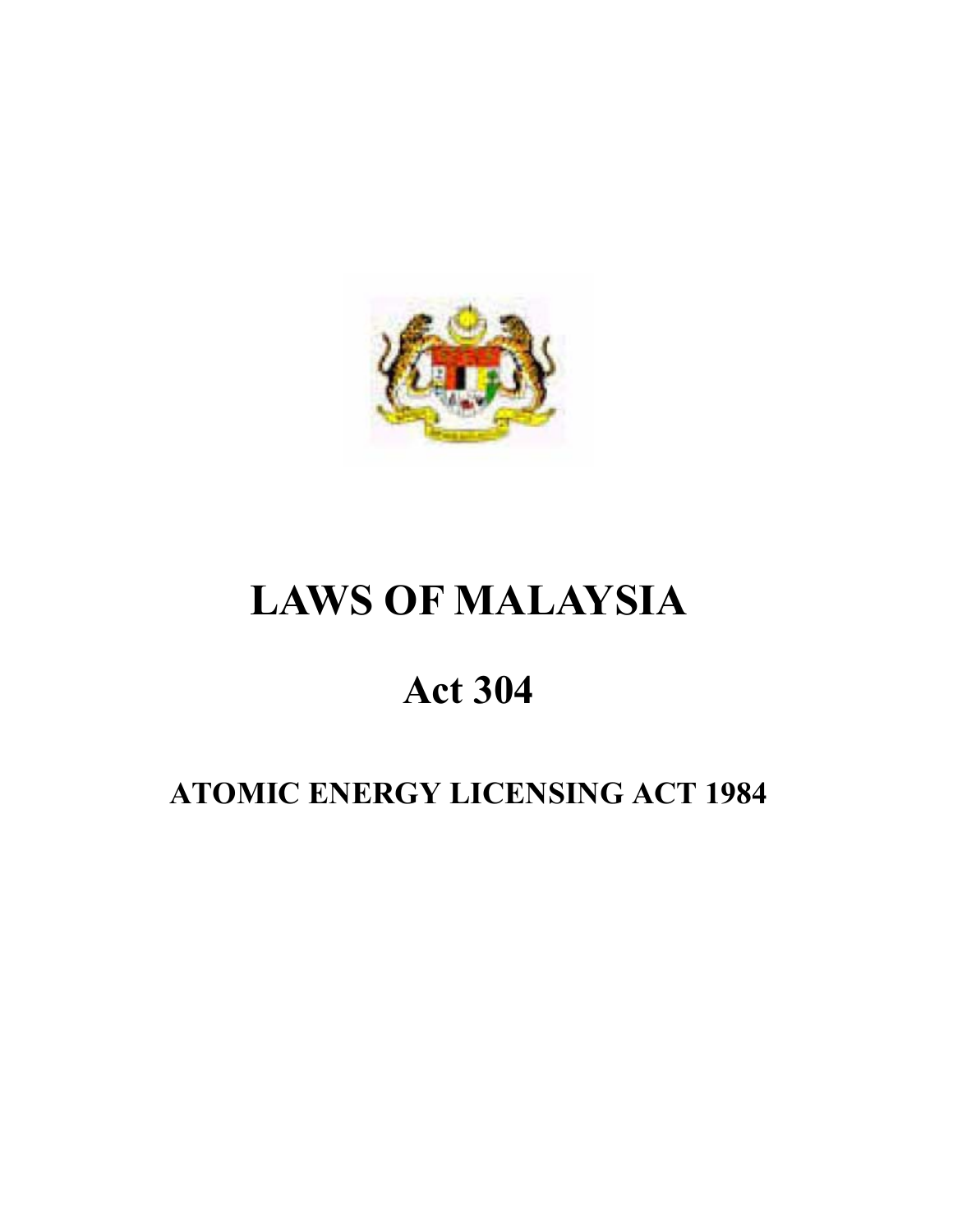| Date of Royal assent |  | $27th$ June 1984 |
|----------------------|--|------------------|
|                      |  |                  |

| Date of Publication in Gazette | $\ddotsc$ | $28th$ June 1984 |
|--------------------------------|-----------|------------------|

| <b>First Print</b> |  |  | 1984. |
|--------------------|--|--|-------|
| Second Print       |  |  | 1987  |
| Third Print        |  |  | 1990- |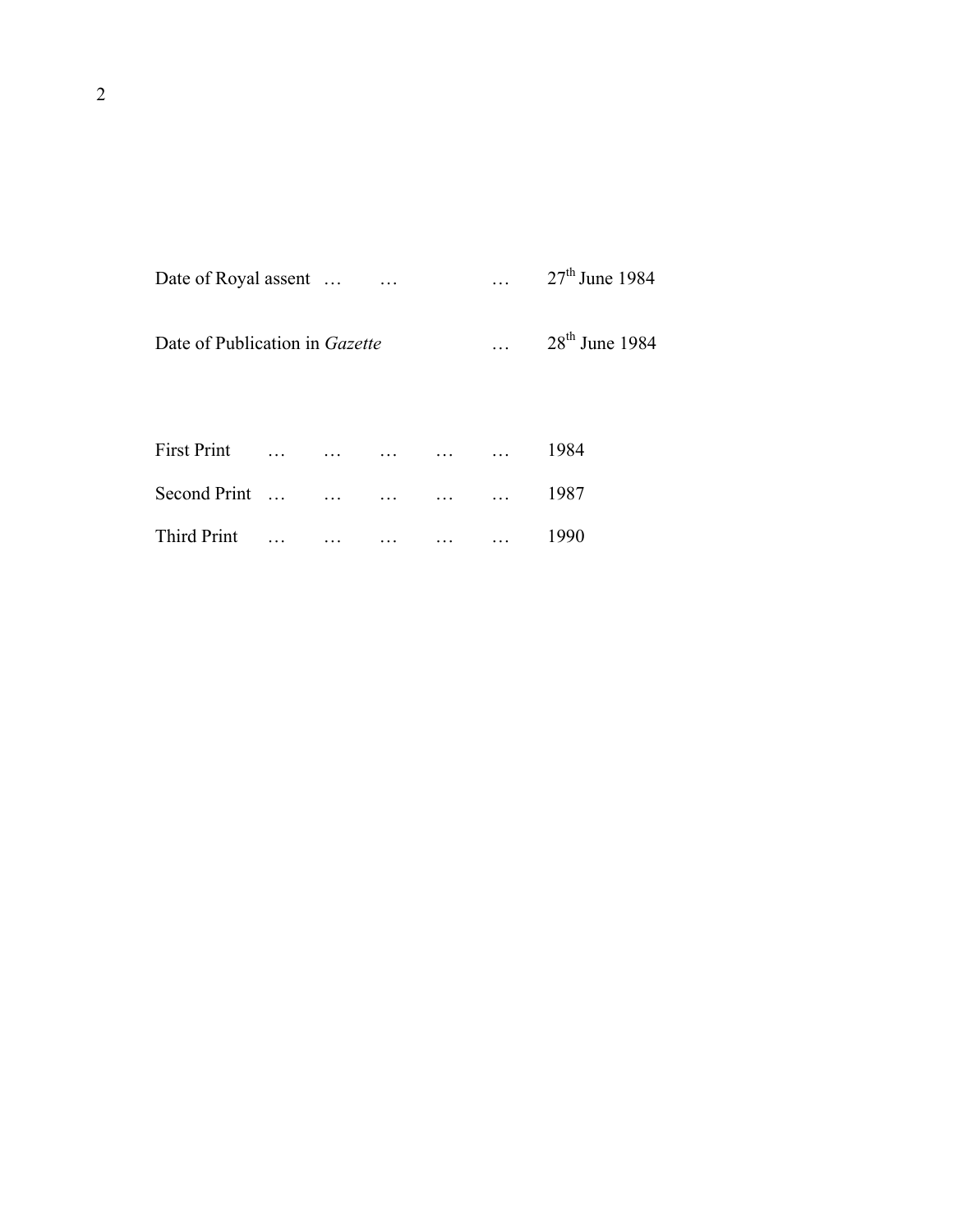# **LAWS OF MALAYSIA**

# **Act 304**

# **ATOMIC ENERGY LICENSING ACT 1984**

**\_\_\_\_\_\_\_\_\_\_\_\_\_\_\_\_** 

### **ARRANGEMENT OF SECTIONS**

#### **PART 1**

**\_\_\_\_\_\_\_\_\_\_\_\_\_\_\_\_\_\_\_\_\_** 

#### **PRELIMINARY**

#### Section

- 1. Short title, commencement and application.
- 2. Interpretation.

### **PART II**

## **ATOMIC ENERGY LICENSING BOARD**

- 3. Establishment of the Atomic Energy Licensing Board.
- 4. Chairman of the Board.
- 5. Executive Secretary to the Board.
- 6. Meetings of the Board.
- 7. Rules for regulating meeting and proceedings.
- 8. Functions of the Board.
- 9. Committees of the Board.
- 10. Power to charge, receive and recover fees.
- 11. Power of the Minister to issue directions.

### **PART III**

#### **CONTROL AND LICENSING**

- 12. Licensing of nuclear installation and of activities.
- 13. Classification of licences.
- 14. Exclusion of activity of prospecting or mining and requirement for reporting
- 15. Licensing authority.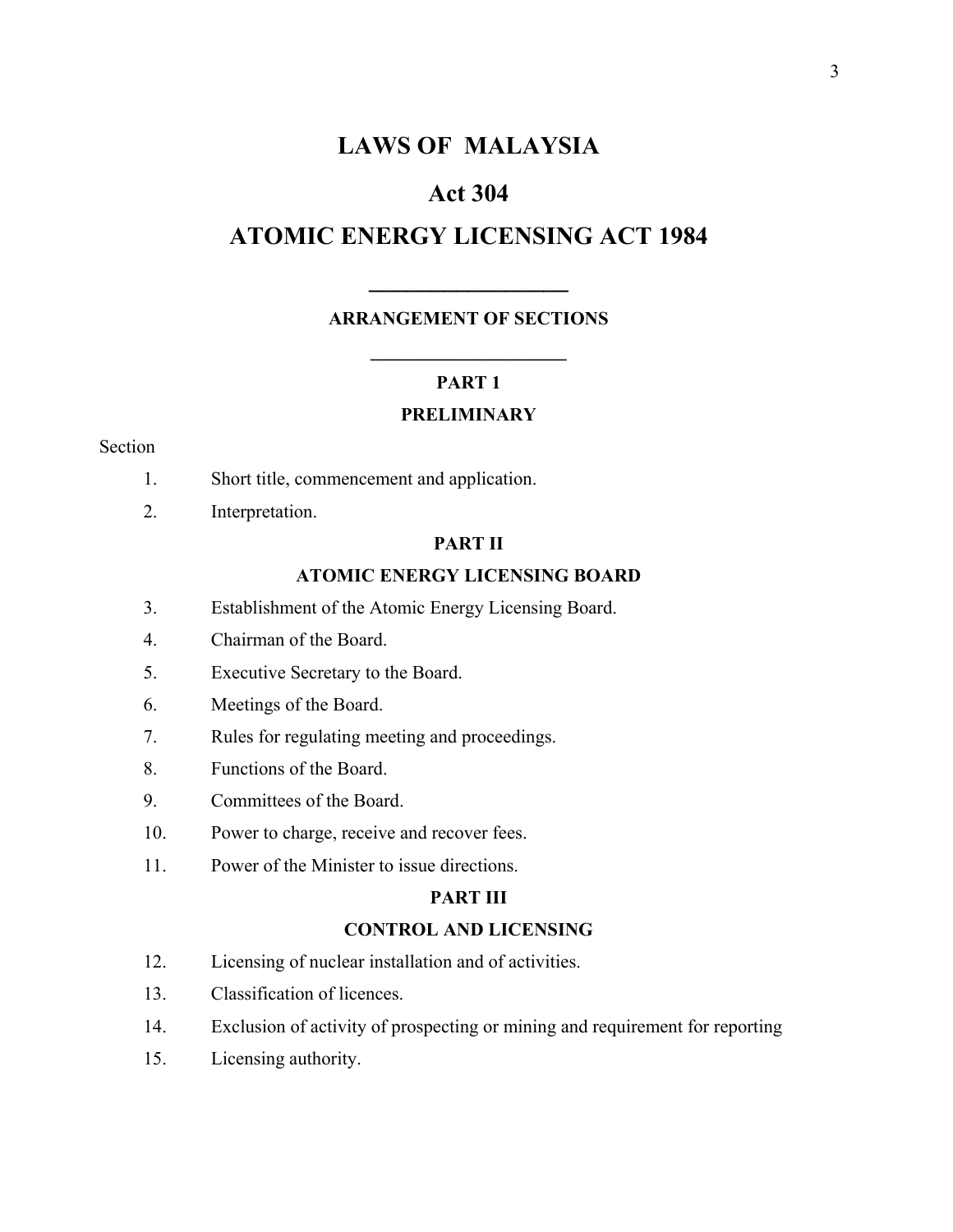## **[Arrangement of Sections]**

#### 4

Section

- 16. Application for licence.
- 17. Conditions in licences.
- 18. Security for licences.
- 19. Registers.
- 20. Returns.
- 21. Return of every sale of radioactive material, etc.
- 22. Cancellation or suspension of licence.
- 23. Renewal of licence.
- 24. Licencee to obtain prior approval of appropriate authority for change of address.

## **PART V**

## **HEALTH AND SAFETY**

25. Protection of workers

## **PART VI**

## **DISPOSAL OF RADIOACTIVE WASTE**

- 26. Control of disposal of radioactive waste.
- 27. Control of accumulation of radioactive waste.
- 28. Appropriate authority may direct licensee to rectify situation where facilities not adequate.
- 29. Appropriate authority may order licencee or other person to adopt measures to protect life, health and property.
- 30. Transport radioactive waste with prior authorization of appropriate authority.
- 31. Discretion to consult Director-General of Environmental Quality.

# **PART VII**

## **APPEALS**

32. Appeals.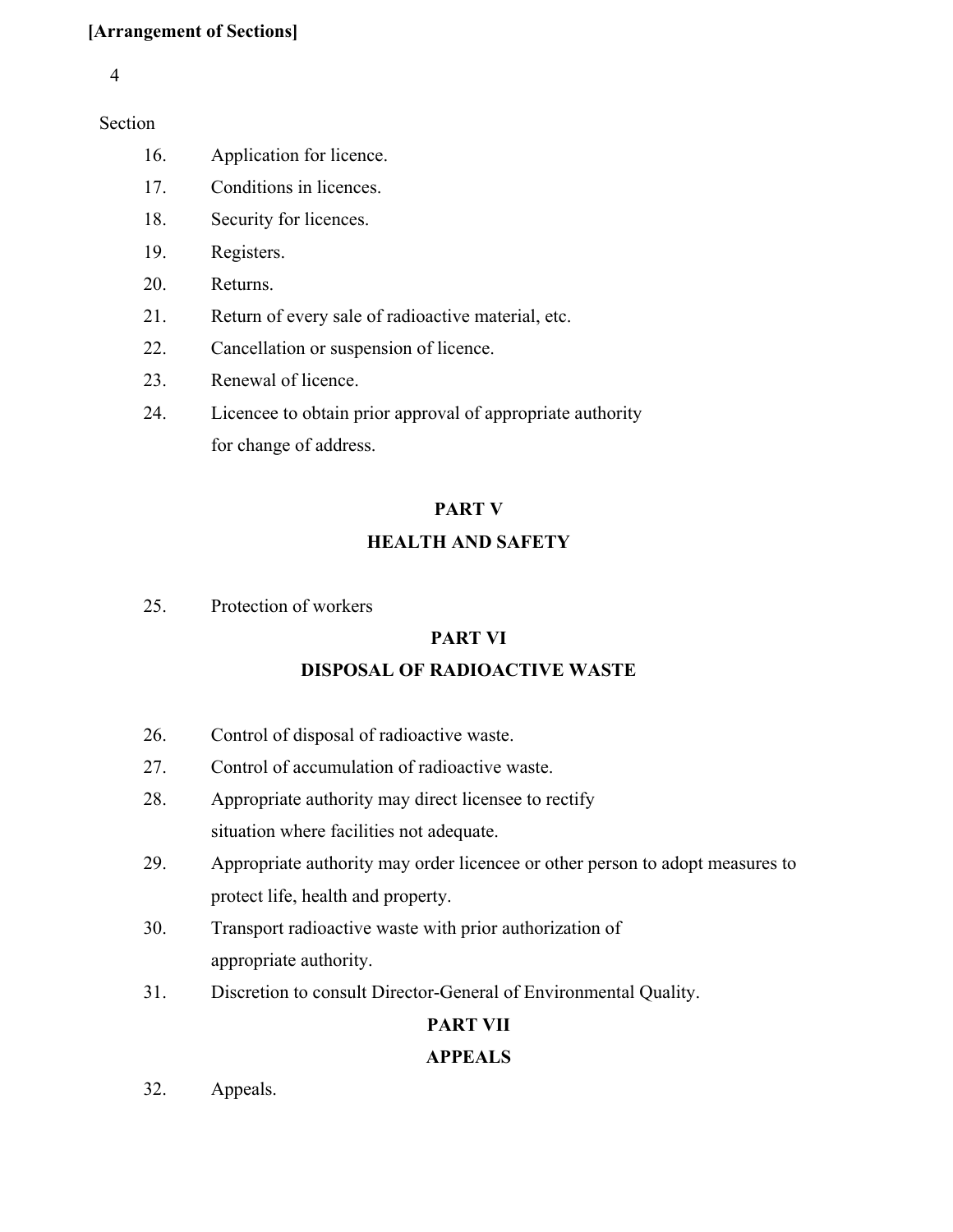#### **PART VIII POWERS OF SEIZURE AND ARREST OFFENCES AND FORFEITURE**

#### Section

- 33. Search warrant.
- 34. Circumstances for search without warrant.
- 35. Right of entry. Etc.
- 36. Taking samples, etc.
- 37. Indemnity of Government of Malaysia, appropriate authority and public officer.
- 38. Forfeiture.
- 39. Obstruction of inspection, search or investigation an offence.
- 40. Offence
- 41. Secrecy.

## **PART IX LIABILITY FOR NUCLEAR DAMAGE**

- 42. Meaning of "installation operator" for purposes of Part.
- 43. Liability of installation operator.
- 44. Liability for nuclear damage from nuclear material in transit.
- 45. Absolute and exclusive liability.
- 46. Exceptions to liability.
- 47. Recourse action.
- 48. Government to claim compensation for nuclear damage to environment.
- 49. Gross negligence or international act of claimant.
- 50. Liability of single operators liable.
- 51. Carrier of nuclear material or person handling radioactive waste designated as installation operator.
- 52. Several installation operators liable.
- 53. Liability of single operator of several nuclear installations involved in one nuclear accident.
- 54. Non-nuclear damage deemed nuclear damage.
- 55. Certificate to carrier.
- 56. Several nuclear installations on same site.
- 57. Investigation of nuclear incidents.

5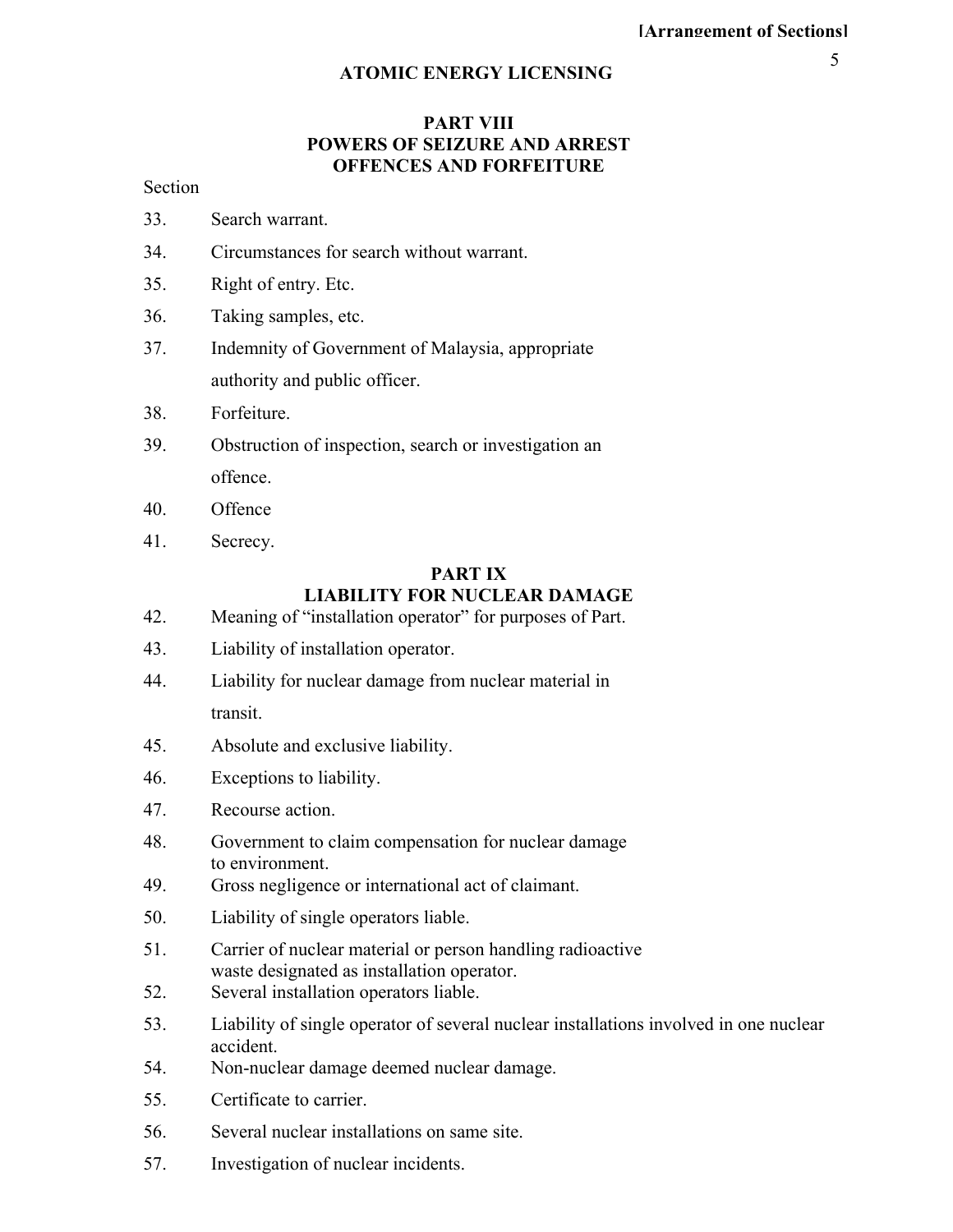## **ACT 304**

#### Section

- 58. Compulsory examination and treatment.
- 59. Limit of liability.
- 60. Financial security
- 61. Government indemnity.
- 62. Intervention in court proceedings.
- 63. Prescription with rights and action.
- 64. Prescription of respect to nuclear material stolen, lost, jettisoned or abandoned.
- 65. When claims exceed maximum limit.

## **PART X**

## **GENERAL**

- 66. Exclusion
- 67. Delegation of powers and duties.
- 68. Regulations.
- 69. Exemptions.
- 70. Repeal of Radioactive Substances Act 1968.
- 71. Operation of Act.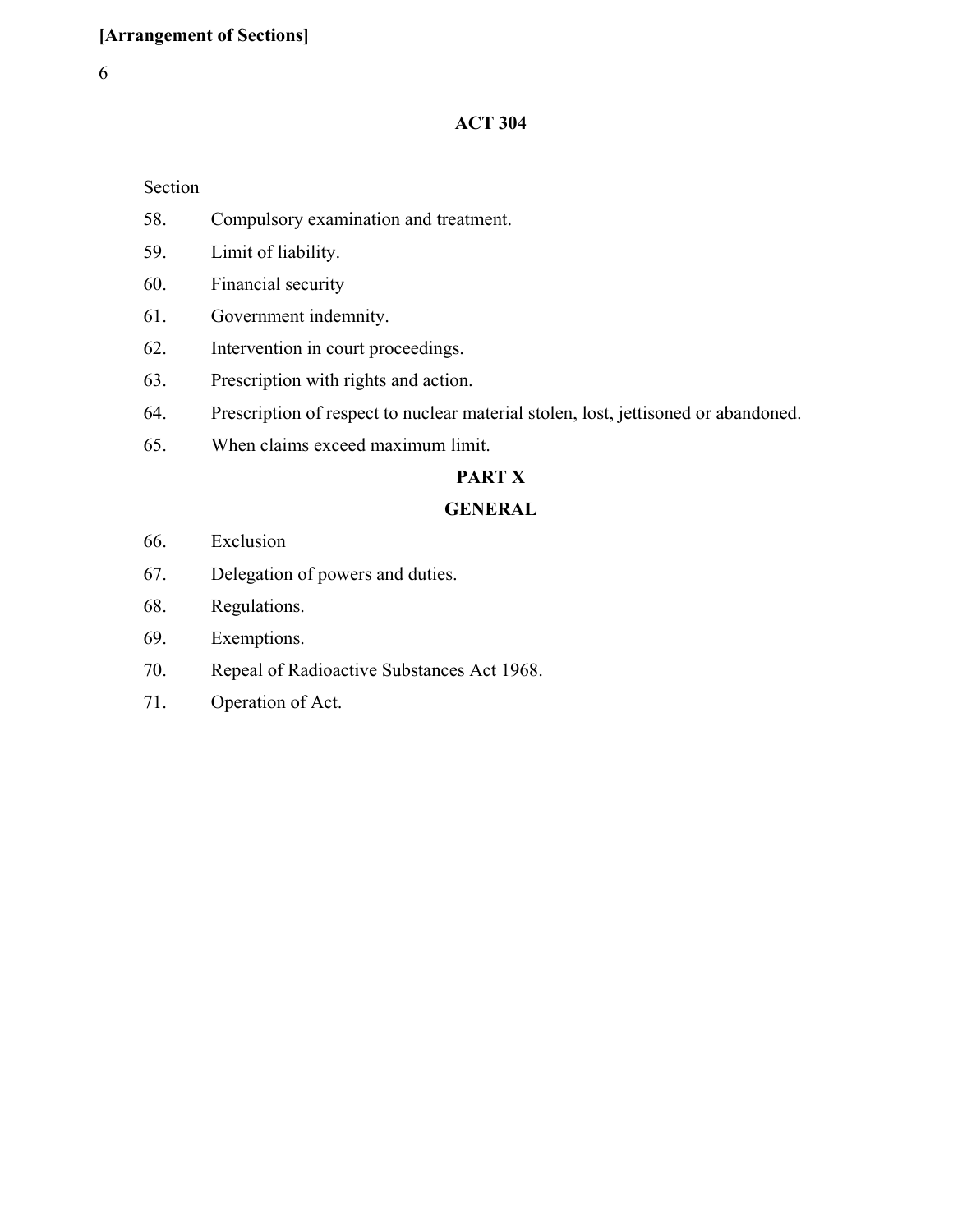#### **LAWS OF MALAYSIA**

# **ATOMIC ENERGY LICENSING ACT 1984 ACT 304**

An Act to provide for the regulation and control of atomic energy, for the establishment of standards on liability for nuclear damage and for matters connected therewith or related thereto.

*[1 February 1985]*

BE IT ENACTED by the Duli Yang Maha Mulia Seri Paduka Baginda Yang di-Pertuan Agong with the advice and consent of the Dewan Negara and Dewan Rakyat in Parliament assembled, and by the authority of the same, as follows:

#### **PART I**

#### **PRELIMINARY**

**1.** (1) This Act may be cited as the Atomic Energy Licensing Act 1984 and shall come into force on such date as the Minister may appoint by notification in the *Gazette*.

Short title, commencement and application.

(2) This Act shall apply throughout Malaysia.

**2.** In this Act, unless the context otherwise requires- **Interpretation** 

"appropriate authority" means-

*(a)* the Director-General of Health where the activity to be licensed or licensed under this Act is in respect of a medical purpose as determined by the Board; or

*(b)* the Board where the activity to be licensed or licensed under this Act is in respect of a purpose other than a medical purpose;

"atomic energy" means all energy of whatever type derived from or created by the transmutation of atoms;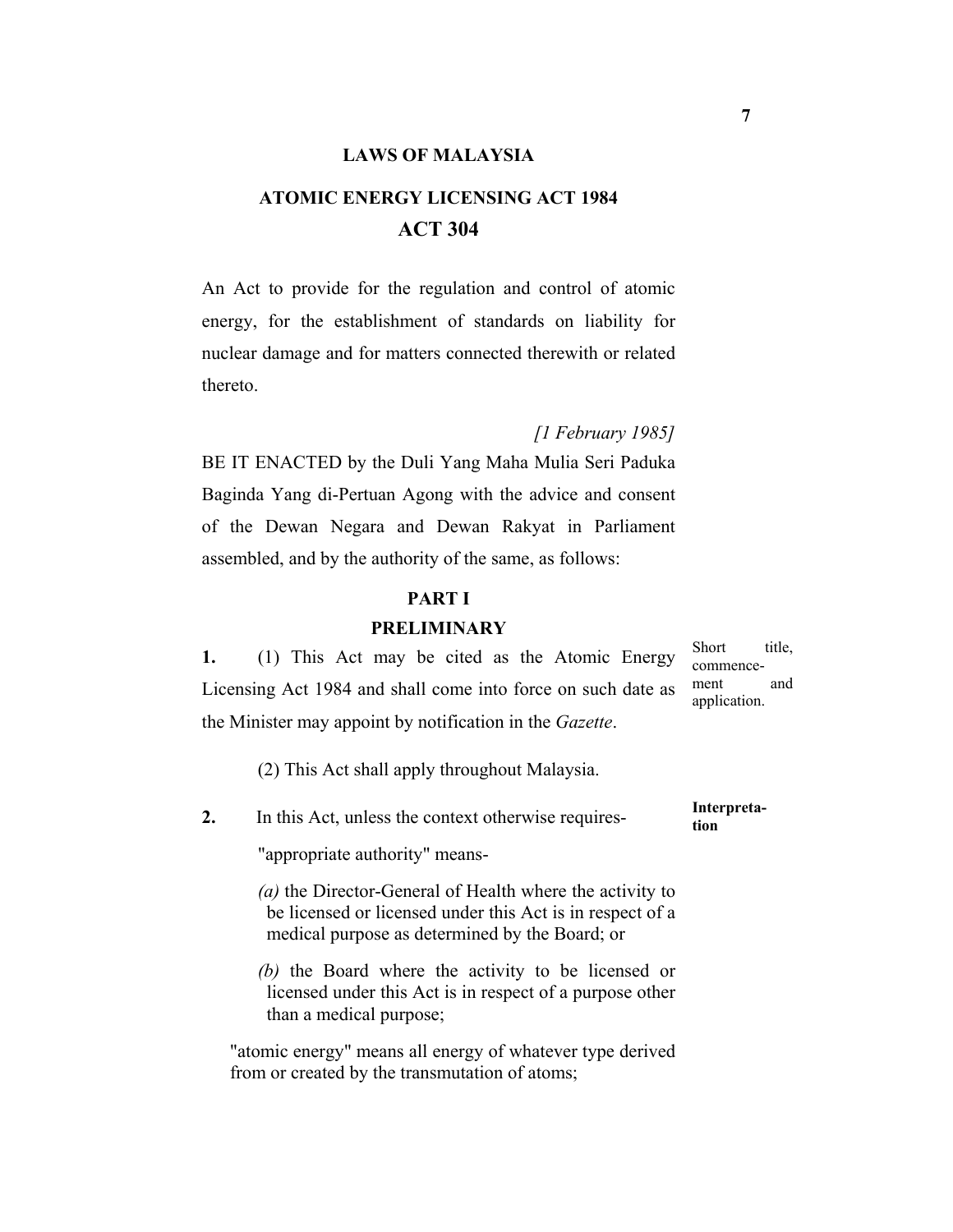#### **8 ACT 304**

"Board" means the Atomic Energy Licensing Board established under section 3;

"conveyance" includes a ship, train, vehicle, an aircraft, and any other means of transport by which persons or goods may be carried;

"dealing", in relation to any radioactive material, nuclear material, prescribed substance or irradiating apparatus, means any activity involving the manufacturing, trading, producing, processing, purchasing, owning, using, transporting, transferring, handling, selling, storing, importing or exporting of such radioactive material, nuclear material, prescribed substance or irradiating apparatus;

"environment" shall have the meaning assigned to that expression in section 2 of the Environmental Quality Act 1974 and, in addition thereto, shall include the marine environment;

> "installation operator" means a person licensed under this Act by the appropriate authority as the operator of a nuclear installation;

> "ionizing radiation" means electromagnetic radiation or corpuscular radiation capable of producing ionization in its passage through matter;

> "irradiating apparatus" means apparatus capable of producing ionizing radiation;

> "licensee" means the holder of a licence issue under this Act;

> "nuclear damage" means any loss of life, injury to the person, loss of, loss of use of, or damage to, property, or loss in, loss of use of, or damage to, the environment, which arises out of or results from-

*(a)* radioactive properties or a combination of radioactive properties with toxic, explosive or other hazardous properties of nuclear fuel or radioactive products or waste in, or of nuclear material coming from, originating in, or sent to, a nuclear installation; or

*(b)* ionizing radiation emitted by any other source of radiation inside a nuclear installation;

**[Pt. I, S. 2]** 

*Act 127.*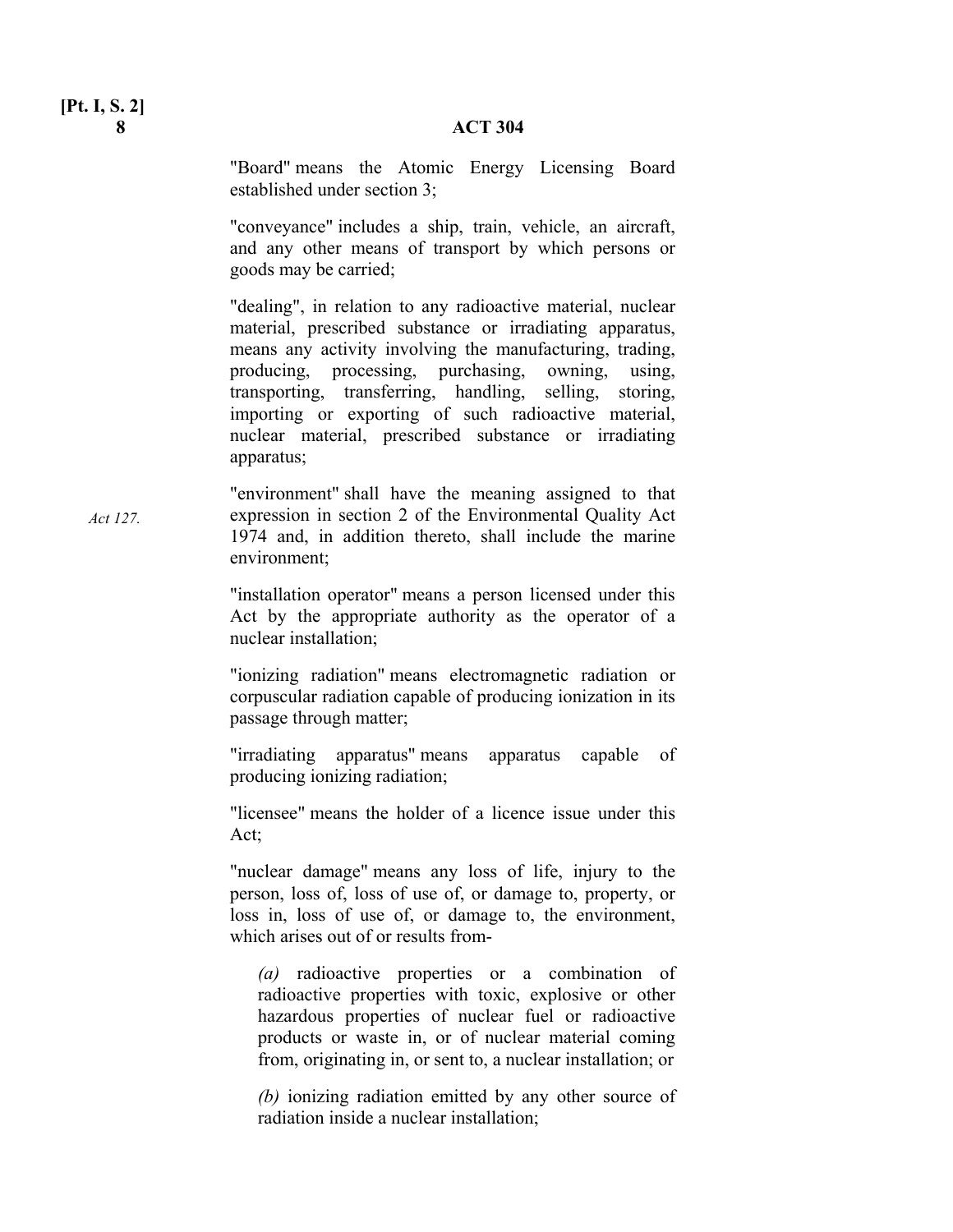"nuclear fuel" means any material which is capable of producing energy by a self-sustaining chain process of nuclear fission, either alone or in combination with some other material, and includes fissionable material in the form of uranium metal, alloy or chemical compound, and such other material as the Board may from time to time by order in the *Gazette* determine to be nuclear fuel for the purposes of this Act;

"nuclear incident" means any occurrence or a series of occurrences, having the same origin, which causes or cause nuclear damage;

"nuclear installation" means-

*(a)* any nuclear reactor other than one with which a means of sea or air transport is equipped for use as a source of power, whether for propulsion thereof or for any other purpose;

*(b)* any factory using nuclear fuel for the production of nuclear material;

*(c)* any factory using nuclear material for the production of nuclear fuel or any factory designed or adapted for the processing of nuclear material, including the reprocessing of irradiated nuclear fuel; or

*(d)* any facility where nuclear material is placed or stored other than storage incidental to the carriage of such material:

Provided that the appropriate authority may determine that several nuclear installations of one installation operator which are located at the same site shall be considered as a single nuclear installation;

"nuclear material" means nuclear fuel or other material used for the fabrication of nuclear fuel;

"nuclear reactor" means any structure containing nuclear fuel in such an arrangement that a self-sustaining chain process of nuclear fission can occur therein without an additional source of neutrons;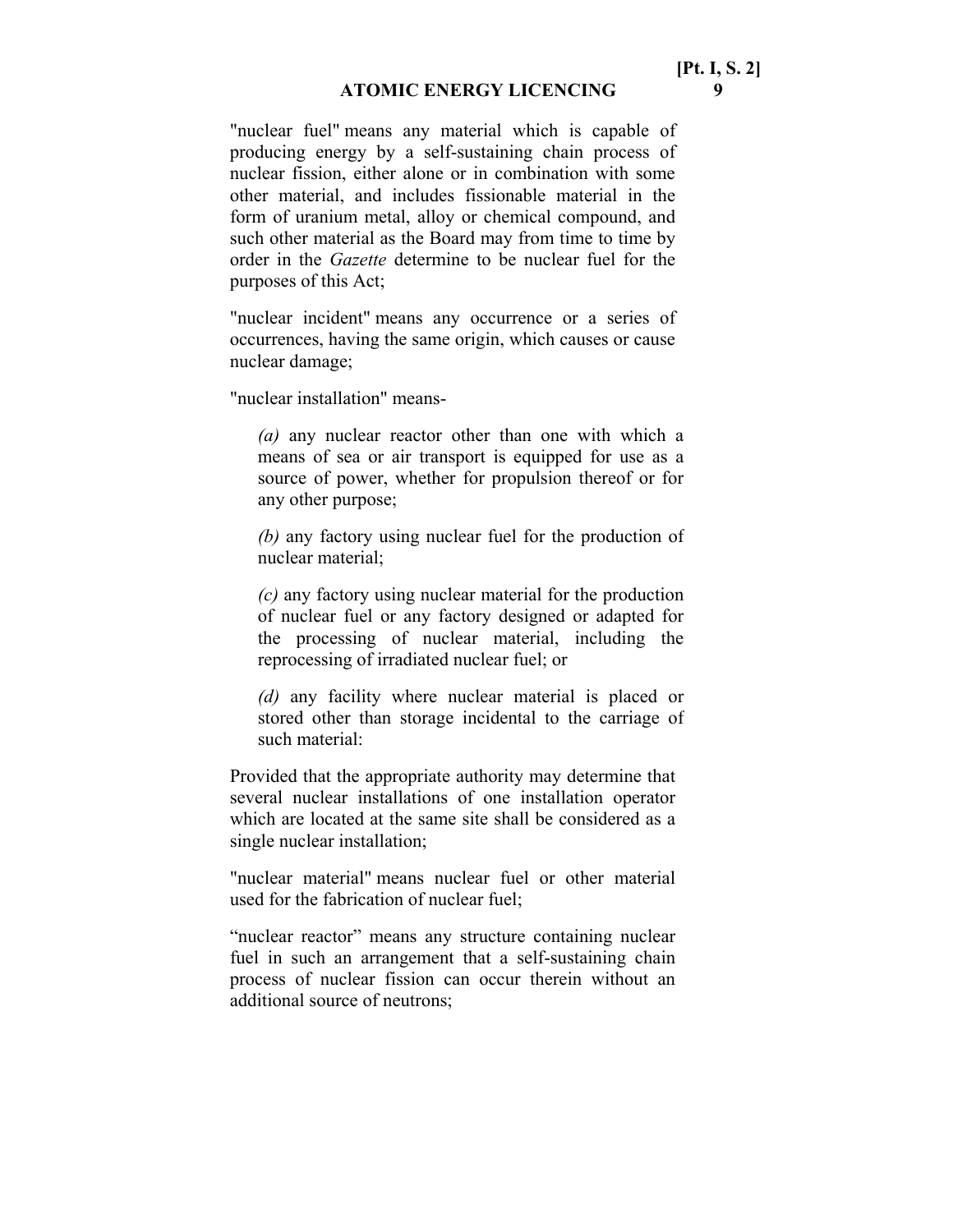# **[Pt. I. S. 2]**

#### **10 ACT 304**

"person" means any individual, partnership, private or public body whether corporate or not, institution or organization, or any international body, institution or organization enjoying legal personality under the law of the country or the territory of the country where the nuclear installation is situated;

"prescribed" means prescribed by the Minister in regulations;

"radioactive material" means any nuclear fuel, radioactive product or radioactive waste;

"radioactive waste" means any waste which consists wholly or partly of-

*(a)* a substance or article which if it were not waste would be radioactive material; or

*(b)* a substance or article which has been contaminated in the course of the production, storage or use of any radioactive material, nuclear material or prescribed substance or by contact with or proximity to any other waste within the meaning of paragraph *(a)* of this definition;

"radiologist" means a registered medical practitioner who has received special training and has special knowledge in the use or application of ionizing radiation for diagnosing any condition of the human body;

"radiotherapist" means a registered medical practitioner who has received special training and has special knowledge in the use or application of ionizing radiation or a prescribed substance for the purpose of treating or alleviating any abnormal condition of the human body or for any other purpose requiring such specialized knowledge;

"registered dentist", "registered medical practitioner", "registered pharmacist" and "registered veterinary surgeon" mean respectively a dentist, a medical practitioner, a pharmacist and a veterinary surgeon, each registered as such in accordance with the provisions of the written laws relating to the registration of such persons;

"regulations" means regulations made under this Act;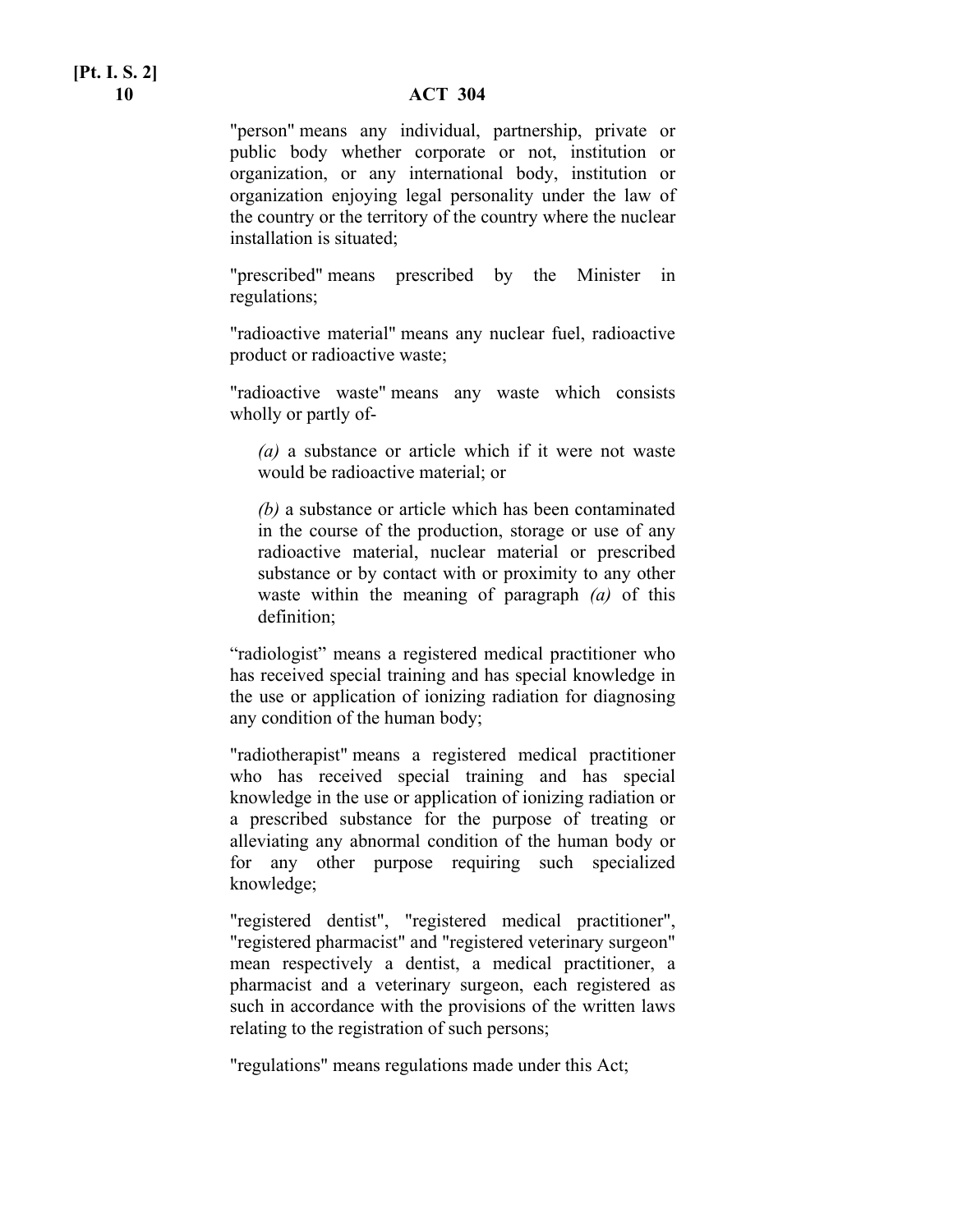"senior public officer" means any public officer authorized in writing generally or specially by the appropriate authority to exercise powers under this Act and includes the Director-General of Health where he is the appropriate authority;

"this Act" includes regulations and other subsidiary legislation made under this Act and anything else done under this Act or under such regulations or other subsidiary legislation.

#### **PART II**

#### **ATOMIC ENERGY LICENSING BOARD**

**3.** (1) There is established for the purposes of this Act a body to be known as the Atomic Energy Licensing Board whose Energy members shall be appointed by the Minister.

(2) The Board shall consist of a Chairman and four other members, all of whom shall have scientific or technical qualifications relevant to atomic energy or other disciplines connected therewith. Among the members there shall be a representative each from the Ministry responsible for health and the Ministry responsible for matters under this Act.

(3) A member of the Board shall, unless he sooner resigns or vacates his office or his appointment is sooner revoked, hold office for a term of three years and shall be eligible for reappointment.

(4) The appointment of any member of the Board may be revoked at any time by the Minister without assigning any reason therefor.

(5) A member of the Board may by letter under his hand addressed to the Minister resign his office and such resignation shall become effective upon its acceptance by the Minister.

(6) The members of the Board may be paid such allowances and other expenses in connection with the work of the Board as the Minister may from time to time determine with the concurrence of the Minister of Finance.

**4.** (1) Subject to subsection (3), the Chairman of the Board shall preside over all its meetings.

Establish-ment of the Atomic Licensing Board.

Chairman of the Board.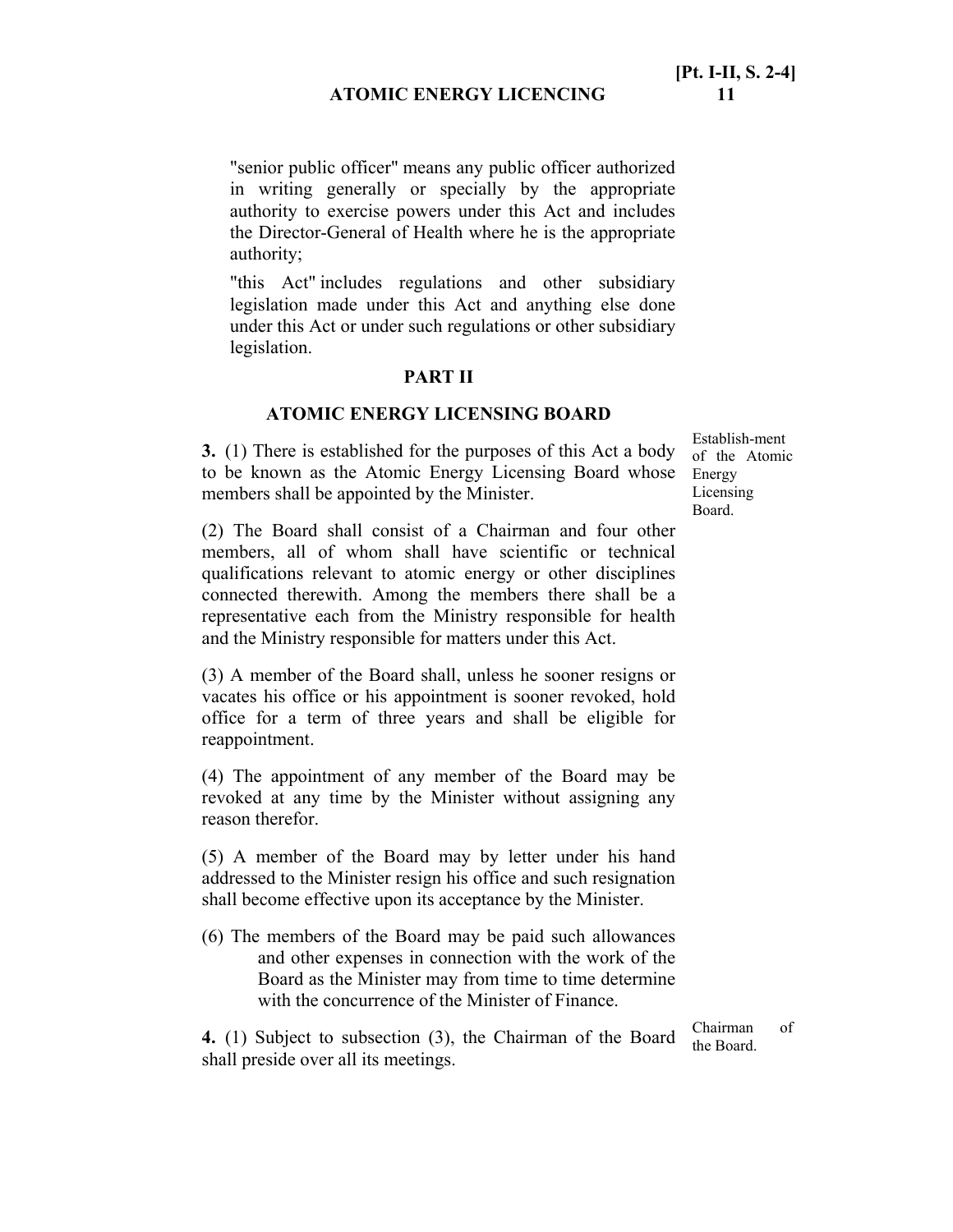|                                                         | (2) The Chairman shall not vote on any matter before the<br>Board except as provided under section 6 (3).                                                                                                                                                                                                                                            |
|---------------------------------------------------------|------------------------------------------------------------------------------------------------------------------------------------------------------------------------------------------------------------------------------------------------------------------------------------------------------------------------------------------------------|
|                                                         | (3) The Minister may appoint any member of the Board to act<br>as temporary Chairman during any period when-                                                                                                                                                                                                                                         |
|                                                         | (a) the Chairman is unable for any reason to perform<br>his duties and functions or exercise his powers under<br>this Act; or                                                                                                                                                                                                                        |
|                                                         | (b) the office of Chairman is vacant;                                                                                                                                                                                                                                                                                                                |
|                                                         | and any member so appointed to act as temporary Chairman<br>may accordingly perform the duties and functions and exercise<br>the powers of the Chairman during such period.                                                                                                                                                                          |
| Executive<br>secretary<br>to the<br>Board.              | 5. The head of the department in the Ministry responsible for<br>matters under this Act shall be the executive secretary to the<br>Board                                                                                                                                                                                                             |
| Meetings<br>of the<br>Board.                            | <b>6.</b> (1) The Board shall meet at least three times a year at such<br>times and at such places as the Chairman may appoint.                                                                                                                                                                                                                      |
|                                                         | (2) Four members, including the Chairman, shall constitute the<br>quorum of the Board.                                                                                                                                                                                                                                                               |
|                                                         | (3) In the event of an equal division of votes on any matter<br>before the Board, the Chairman shall have the casting vote.                                                                                                                                                                                                                          |
| Rules for<br>regulating<br>meetings and<br>proceedings. | 7. Subject to this Act, the Board may make rules for<br>regulating its meetings and proceedings,<br>and those of<br>committees appointed under section 9.                                                                                                                                                                                            |
| Functions of the<br>Board                               | 8. The Board shall, in addition to any other functions assigned<br>to it under this Act, have the following functions:<br>(a) to advise the Minister and the Government of<br>Malaysia on matters relating to this Act and<br>developments pertaining thereto with particular<br>reference to the implications of such developments for<br>Malaysia; |
|                                                         | (b) to exercise control and supervision over the<br>production, application and use of atomic energy and<br>matters incidental thereto;                                                                                                                                                                                                              |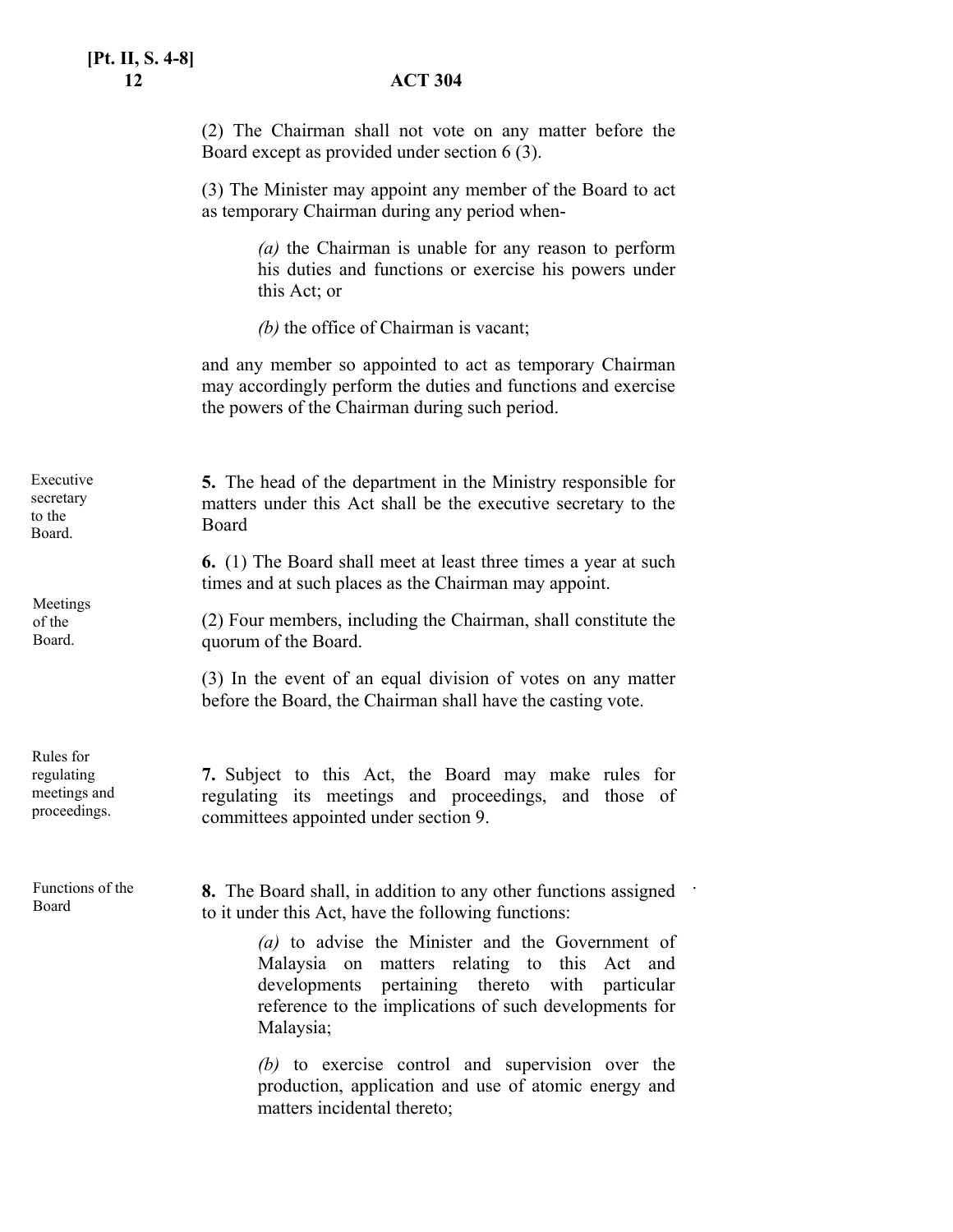#### **ATOMIC ENERGY LICENCING BOARD 13**

*(c)* to establish, maintain and develop scientific and technical cooperation with such other bodies, institutions or organizations in relation to nuclear matters or atomic energy as the Board thinks fit for the purposes of this Act;

*(d)* where so directed by the Government of Malaysia, to perform or provide for the performance of the obligations arising from agreements, conventions or treaties relating to nuclear matters or atomic energy to which Malaysia is a party where such agreements, conventions or treaties relate to the purposes of this Act; and

*(e)* to do such other things arising out of or consequential to the functions of the Board under this Act which are not inconsistent with the purposes of this Act, whether or not directed by the Minister.

**9.** (1) The Board may from time to time appoint such committees as it considers necessary or expedient to assist it in the performance of its functions under this Act.

Committees of the Board.

(2) Subject to this Act and any rules made under section 7, such committees may regulate their own procedure.

(3) The members of such committees may be paid such allowances and other expenses in connection with the work of the committees as the Minister may from time to time determine with the concurrence of the Minister of Finance.

**10.** (1) The Board shall have the power to charge and receive fees and, through the Government of Malaysia, recover fees for any services rendered by the Board.

(2) The power under subsection (1) shall be without prejudice to the power of the Minister under section 68 (2)*(m)*.

**11.** The Minister may from time to time give the Board directions not inconsistent with this Act as to the policy to be followed in the performance of the functions and the exercise of the powers of the Board and the Board shall give effect to such directions.

Power to charge, receive and recover fees.

Power of the Minister to issue directions.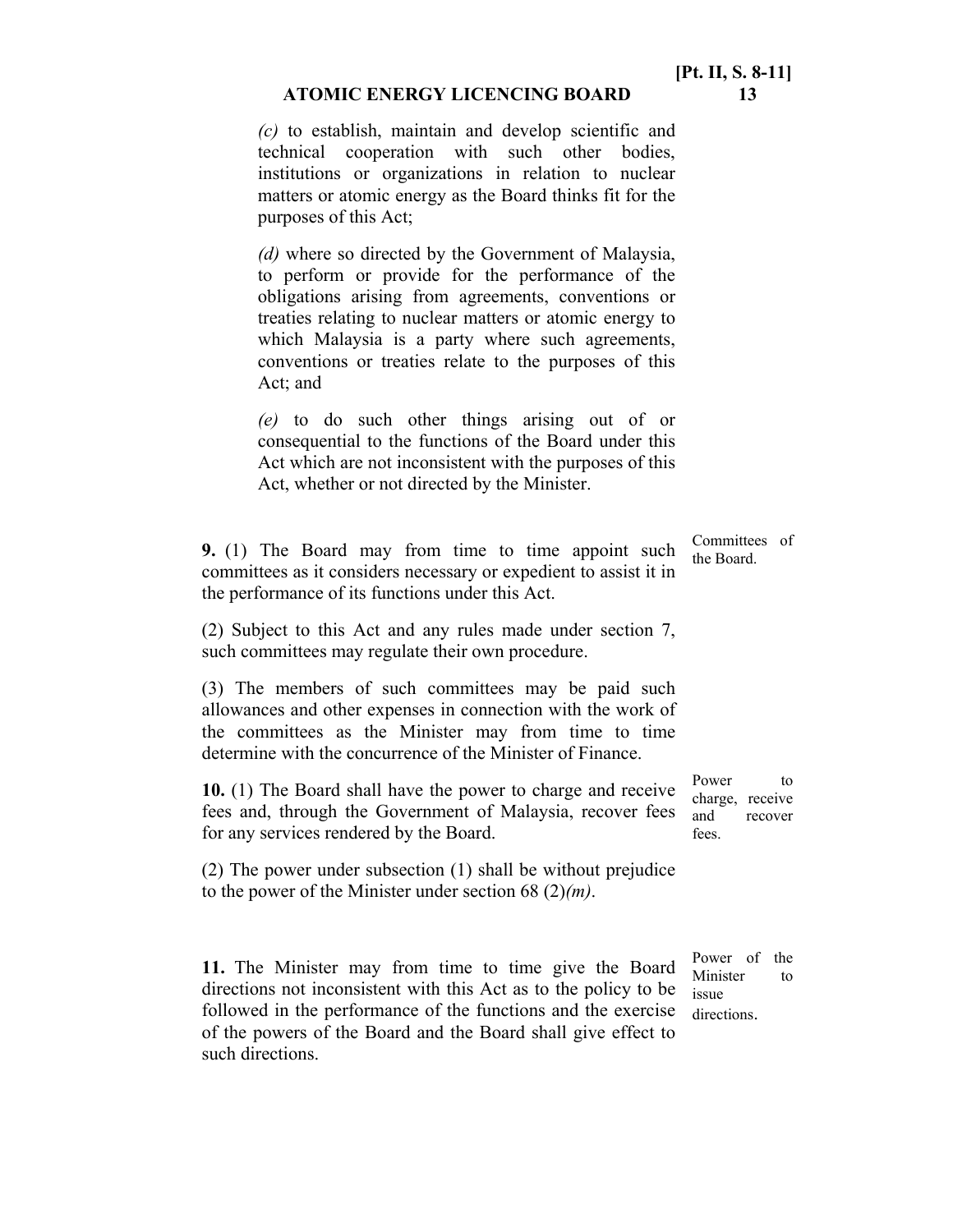#### **PART III**

#### **CONTROL AND LICENSING**

**12.** (1) Without prejudice to the requirements of any other law, no person shall-

*(a)* site, construct or operate a nuclear installation;

*(b)* deal in, possess or dispose of any radioactive material, nuclear material, prescribed substance or irradiating apparatus,

unless he is the holder of a valid licence issued under section 16 (5) by the appropriate authority for such purpose and as specified in the licence.

(2) Subsection (1) shall not apply in respect of-

*(a)* any radioactive material, nuclear material, prescribed substance or irradiating apparatus carried as part of the stores or equipment of any ship or aircraft; and in the event of doubt whether such radioactive material, nuclear material, prescribed substance or irradiating apparatus is so carried, a certificate issued by the Board stating that such radioactive material, nuclear material, prescribed substance or irradiating apparatus is or is not part of such stores or equipment shall be final and conclusive; or

*(b)* any person acting lawfully under the supervision or instruction of a person in possession of a valid licence issued under this Act.

(3) A licence for using any radioactive material, nuclear material, prescribed substance or irradiating apparatus for diagnostic or therapeutic purposes may be issued only to a registered medical practitioner, registered veterinary surgeon, radiologist, radiotherapist or registered dentist.

Classification of licences

**13.** (1) The Minister may make regulations under section 68 (2)*(c)* for the classification of licences issued under this Act.

Licensing Of nuclear installation And of activities.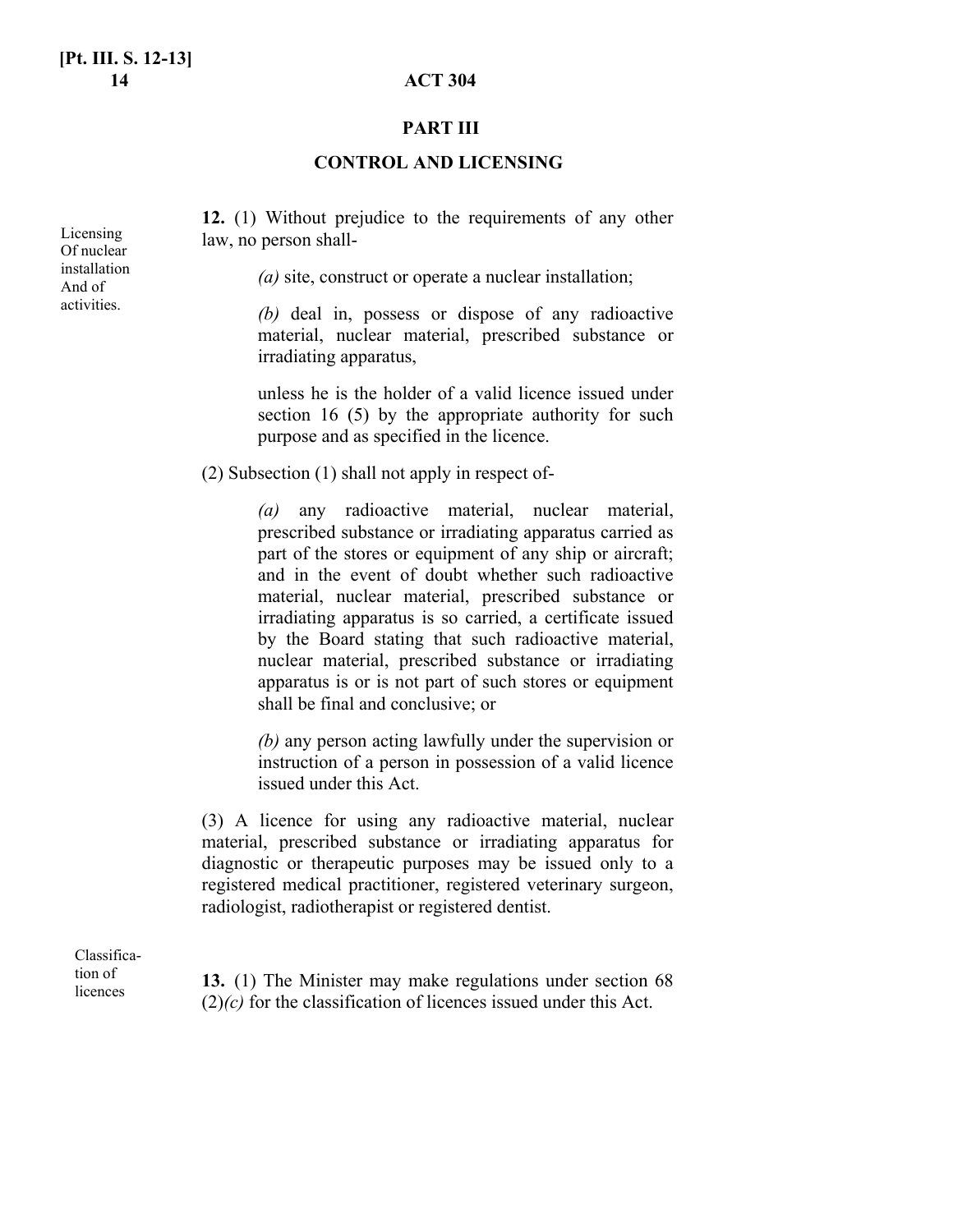(2) No person shall use any radioactive material, nuclear material, prescribed substance or irradiating apparatus for any purpose other than that specified in the licence issued to him in respect of that radioactive material, nuclear material, prescribed substance or irradiating apparatus.

**14.** (1) For the avoidance of doubt, the expressions "producing" and "production" in this Act in relation to any radioactive material, nuclear material or prescribed substance shall not include either of the activities of prospecting or mining for any radioactive material, nuclear material or prescribed substance. These activities shall be governed by the relevant laws relating to mining.

Exclusion of activity of prospecting or mining and requirement for reporting.

(2) Any person who, in carrying out either of the activities of prospecting or mining or both, encounters, discovers or comes into possession of any radioactive material, nuclear material or prescribed substance shall immediately report such fact to the Board in writing and shall comply with all directions that the Board may give in the matter, being directions not inconsistent with the relevant laws relating to mining.

**15.** (1) Subject to this section, the licensing authority under this Act shall be the Board.

(2) The Board shall grant a general licence to the Director-General of Health to issue separate licences on behalf of the Board to any person applying for a licence to undertake any of the activities referred to in the classification of licences under this Act where such activities are in respect of medical purposes.

(3) The Director-General of Health shall process the application in the same manner as is provided under this Act for the processing of a licence issued by the Board and any reference hereinafter to the expression "license" shall, unless the context otherwise requires, mean a licence issued by the appropriate authority, being the Director-General of Health or the Board, as the case may be.

**16.** (1) An applicant for a licence under this Act shall first make an application in that behalf to the Board.

Licensing authority.

Application for licence.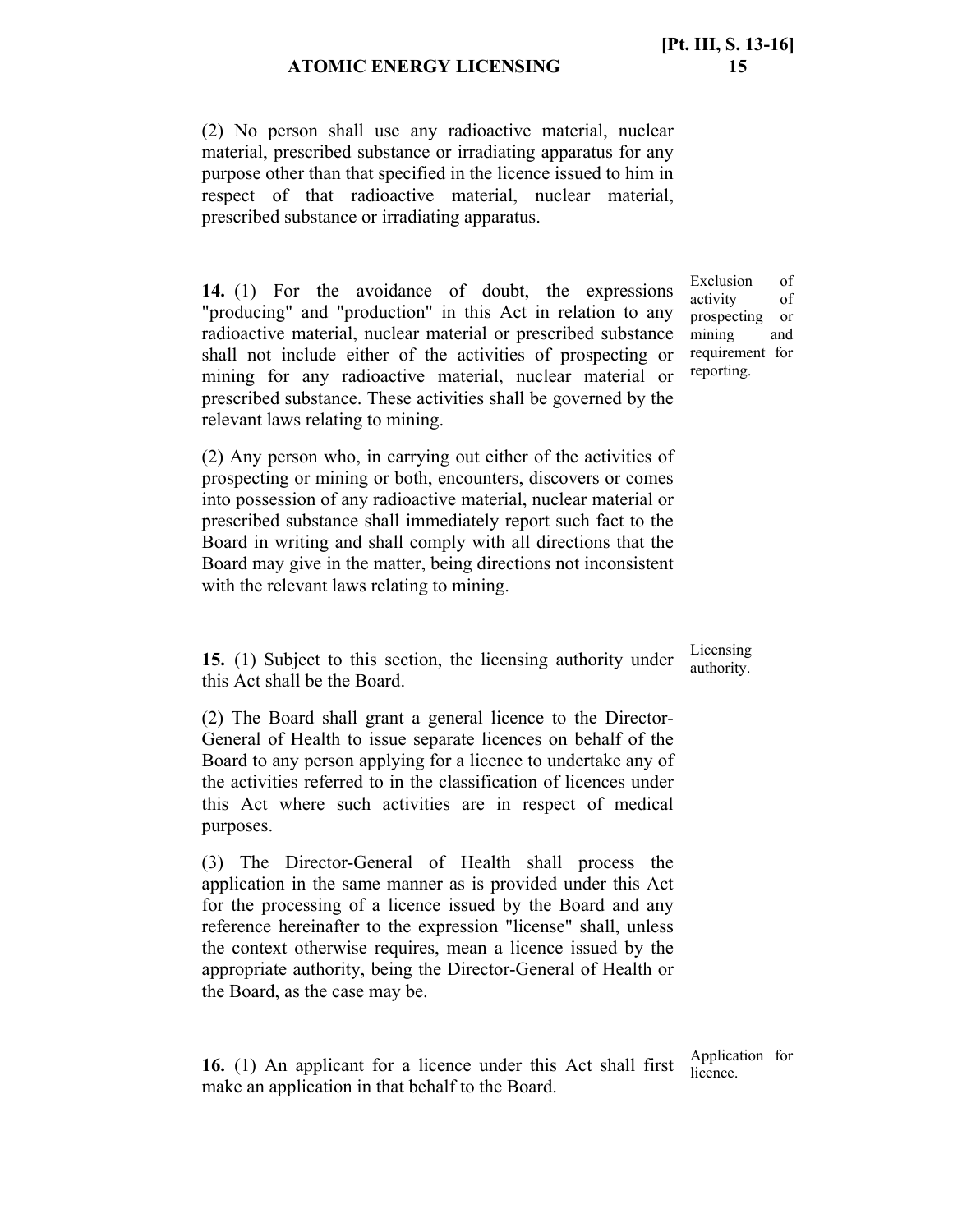(2) Upon such application being made, the Board shall determine if the activity to be licensed is in respect of a medical purpose or a purpose other than a medical purpose.

(3) If the Board determines that the activity to be licensed is in respect of a medical purpose, the Board shall refer the application to the Director-General of Health for the Director-General of Health to consider the application.

(4) If the Board determines that the activity to be licensed is in respect of a purpose other than a medical purpose, the Board shall proceed to deal with the application.

(5) The appropriate authority may thereafter issue to the applicant a licence in the prescribed form upon payment of the prescribed fee or may, if it thinks fit, refuse to issue such licence.

(6) Every licence issued under this Act shall, unless sooner cancelled or suspended, continue in force for such period not exceeding three years as the appropriate authority may in each case determine.

**17.** (1) Licences issued under this Act shall be subject to such conditions as may, be imposed by the appropriate authority which may in respect of the conditions imposed by it, add to, vary or revoke such conditions at any time. Condition of licences.

> (2) Without prejudice to subsection (1), a licence referred to in the classification of the licences may be restricted to radioactive materials, nuclear materials or prescribed substances of a specified kind or kinds, or may be restricted to specified diagnostic or therapeutic purposes, which are limited in their type and nature; and a licence issued in respect of an irradiating apparatus may be restricted to a specified kind or kinds of such apparatuses, or may be restricted to specified diagnostic or therapeutic purposes, which are limited in their type and nature.

**18.** (1) The appropriate authority may require that before any licence is issued under this Act, such security as it may specify shall be furnished for the due observance of the conditions of the licence. Security for licences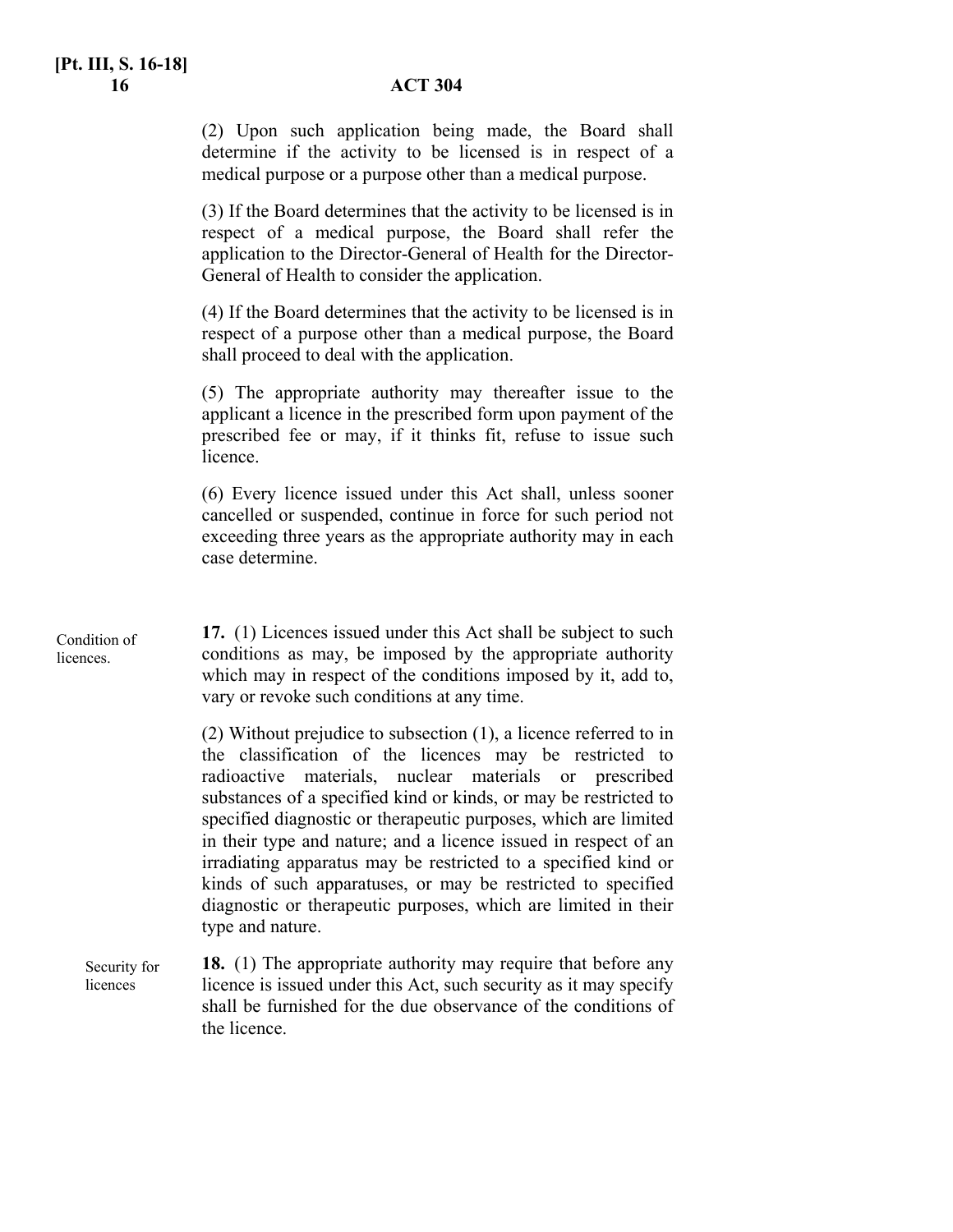(2) Without prejudice to the other provisions of this Act, where there is any breach of any of the conditions of the licence, such security or part thereof as the appropriate authority may determine shall be forfeited to the Government of Malaysia.

**19.** (1) The appropriate authority shall keep and maintain such registers as may be prescribed for the purposes of this Act.

(2) The contents of every such register may be proved in any proceeding without production of the register by a certificate under the hand of the appropriate authority and every such certificate shall be *prima facie* proof of the matters stated therein.

**20.** (1) Every licensee who has in his possession or under his control any radioactive material, nuclear material, prescribed substance or irradiating apparatus shall make a return of such radioactive material, nuclear material, prescribed substance or irradiating apparatus to the appropriate authority as may be prescribed.

(2) Every such return shall specify the quantity and the type of radioactive material, nuclear material, prescribed substance or irradiating apparatus in the possession of or under the control of the licensee together with such other particulars as the appropriate authority may from time to time require.

**21.** (1) A return of every sale of any radioactive material, nuclear material, prescribed substance or irradiating apparatus shall be submitted to the Board by the person selling the radioactive material, nuclear material, prescribed substance or irradiating apparatus within two weeks of the sale and such return shall contain the authenticated name and address of the person to whom the radioactive material, nuclear material, prescribed substance or irradiating apparatus is sold, in addition to any other particulars that the Board may require.

(2) Where the radioactive material, nuclear material, prescribed substance or irradiating apparatus is sold in respect of a medical purpose, the Board shall forward a copy of the return to the Director-General of Health.

Return of every sale of radioactive material, etc.

Registers.

Returns.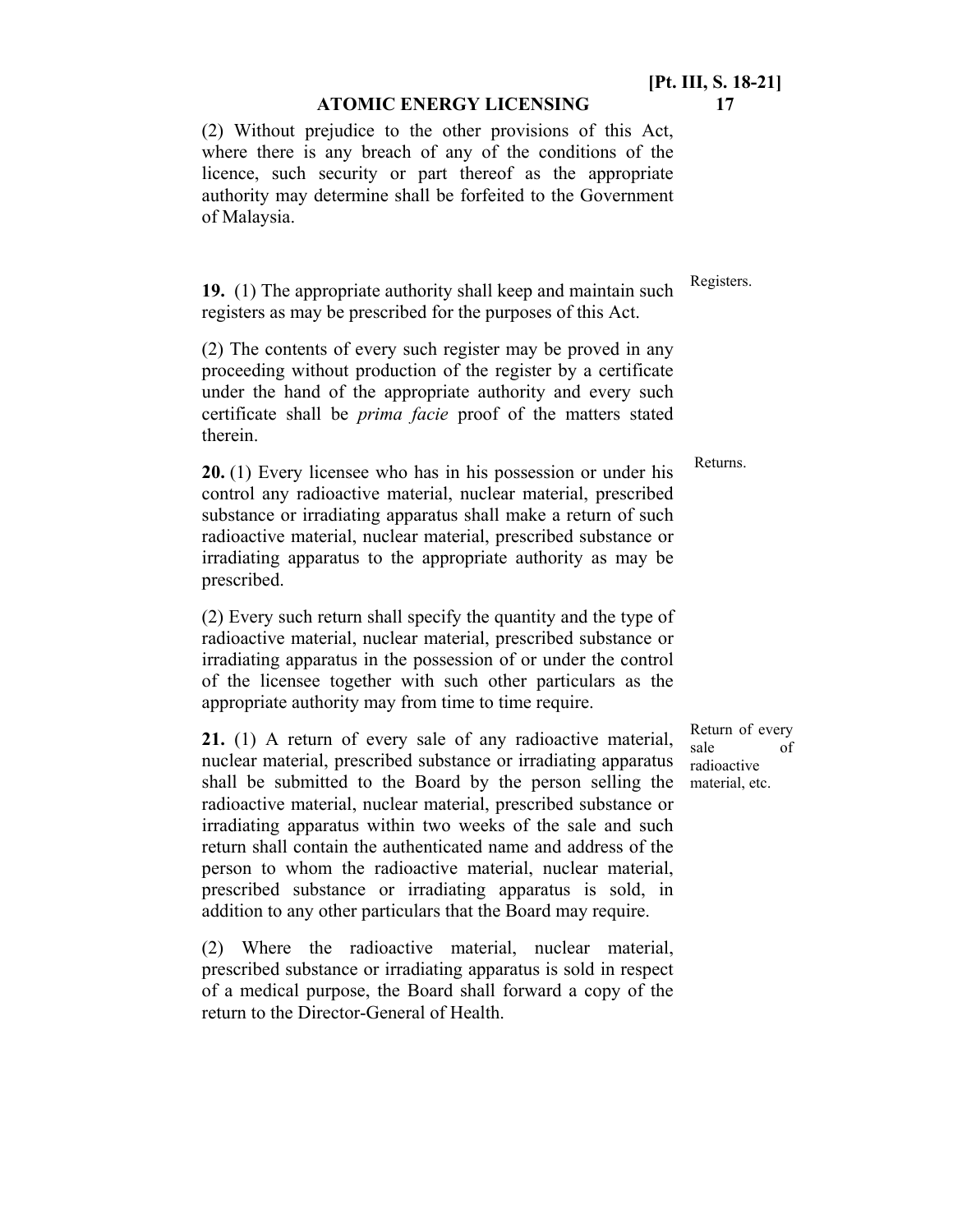#### **PART IV**

#### **CANCELLATION, SUSPENSION AND RENEWAL**

#### **OF LICENCES**

Cancellation of suspension of licence.

**22.** (1) The appropriate authority may at any time under any of the following circumstances in its discretion cancel, or suspend for such period as it may think fit, any licence issued under this Act-

> *(a)* where the licensee has committed an offence under this Act

> *(b)* where the licensee has committed a breach of any of the conditions of the licence;

> *(c)* where the licensee ceases to work or operate the nuclear installation in respect of which the licence was issued; or

> *(d)* where in the opinion of the appropriate authority it would be in the public interest so to do.

(2) Where a licence has been cancelled or suspended, the appropriate authority may at the time of such cancellation or suspension, or from time to time thereafter during the remainder of the period for which if it were not for the cancellation or suspension the licence would have been valid, give the licensee such directions as it may deem necessary in the public interest and the licensee shall comply with all such directions.

**23.** (1) A licence issued under this Act may from time to time be renewed. Renewal of licence.

> (2) An application to renew a licence shall be made to the appropriate authority in such manner as may be prescribed.

> (3) The appropriate authority may on such application renew the licence or may, if it thinks it fit so to do, refuse to renew the licence.

**24.** Every licensee shall obtain the prior approval of the appropriate authority in respect of any change of address of the premises specified in the licence.

Licensee to obtain prior approval of appropriate authority for change of address.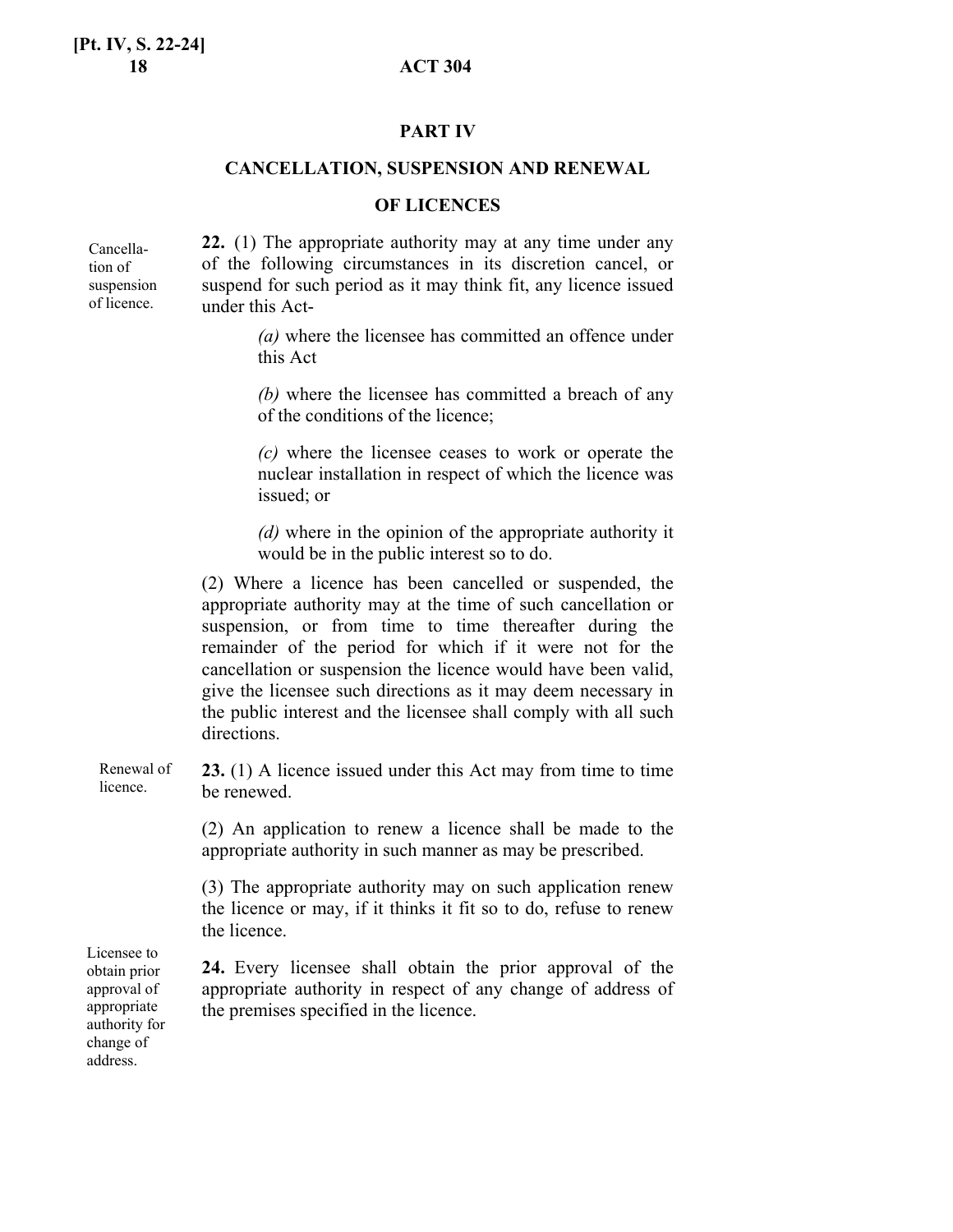#### **PART V**

#### **HEALTH AND SAFETY**

**25.** (1) Every licensee shall comply with all such directives as Protection of the appropriate authority may issue from time to time for the protection of the health and for the safety of workers and all other persons from ionizing radiation, including directives in respect of matters pertaining to-

*(a)* conditions of exposure;

*(b)* dose limitation;

*(c)* occupational exposure;

*(d)* medical exposure;

*(e)* exposure of members of the public and persons other than workers, excluding medical exposure;

*(f)* accidental exposure;

*(g)* emergency exposure; and

*(h)* exposure other than any of those specified in paragraphs *(a)* to *(g)*.

(2) If the appropriate authority has reasonable cause to believe that any worker has been or is likely to be exposed to ionizing radiation, the appropriate authority may require the licensee-

> *(a)* to provide and require such worker to wear approved personnel-monitoring devices;

> *(b)* to keep records of dose and type of ionizing radiation to which such worker has been or is likely to be exposed;

> *(c)* to install or use monitoring devices in work places to record the amount of ionizing radiation present and to keep records thereof; and

> *(d)* to provide medical examination for such worker by an approved registered medical practitioner at such intervals as the appropriate authority may determine.

(3) The appropriate authority may in its discretion require the licensee to provide at such intervals as it may determine medical examination by an approved registered medical practitioner for all or any of the workers of the licensee who are exposed or are likely to be exposed to ionizing radiation.

workers.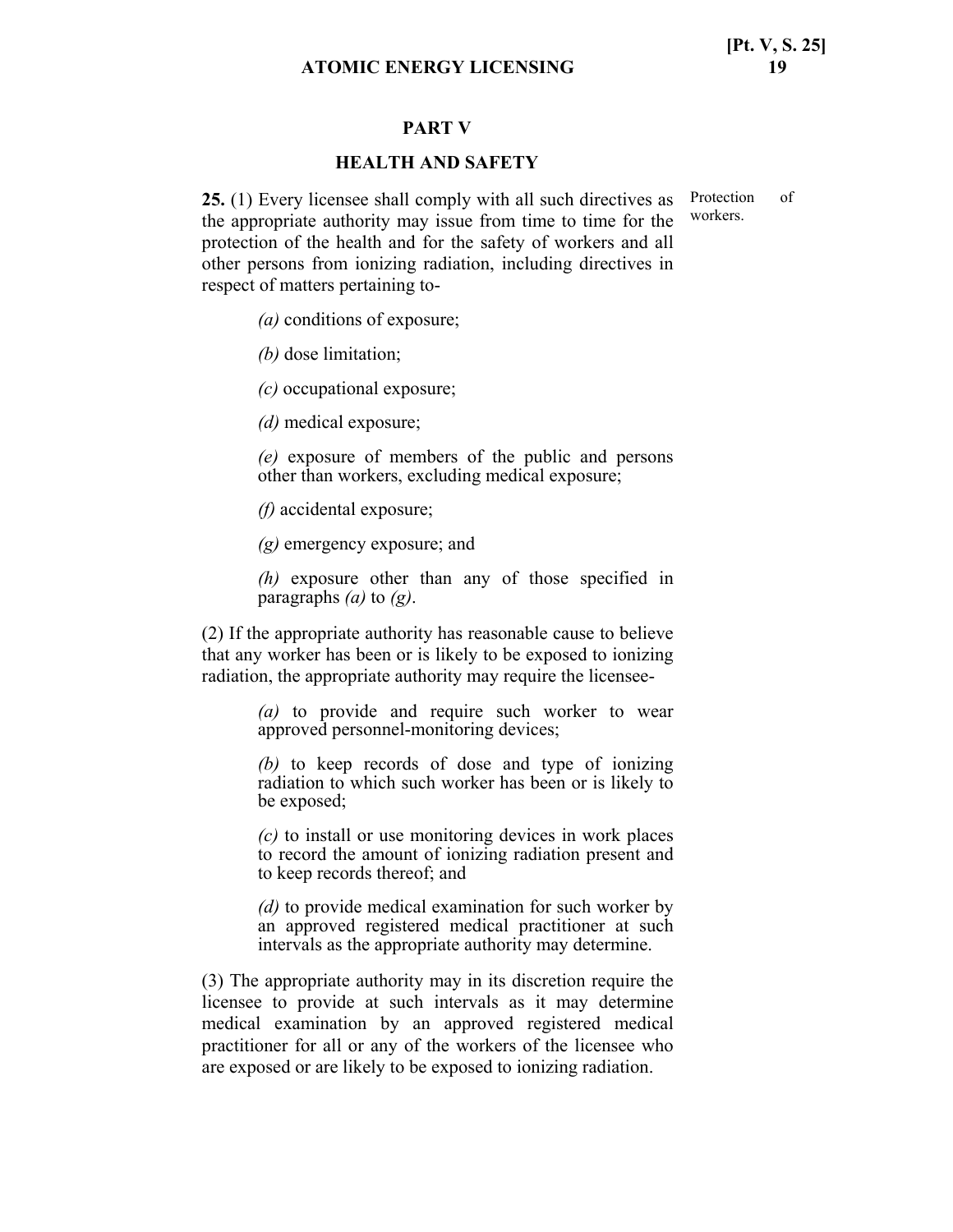(4) Any registered medical practitioner performing a medical examination under subsection (2)*(d)* or (3) shall inform the appropriate authority in the prescribed form of every worker whose health is or is reasonably suspected to be affected by ionizing radiation.

(5) For the purposes of this section, "worker" includes any person working under the instruction of the licensee, whether or not employed by the licensee, in the handling or use of, or who will come into contact with, any radioactive material, nuclear material, prescribed substance or irradiating apparatus.

(6) The Minister may prescribe the basic safety standards for the protection of workers and all other persons against ionizing radiation.

#### **PART VI**

#### **DISPOSAL OF RADIOACTIVE WASTE**

**26.** (1) No person shall dispose of or cause to be disposed any radioactive waste without the prior authorization in writing of the appropriate authority.

> (2) Any authorization given under this section may be subject to such conditions as the appropriate authority may impose.

**27.** (1) No person shall accumulate or cause to be accumulated any radioactive waste on any premises without the prior authorization in writing of the appropriate authority.

(2) Any authorization given under this section may be subject to such conditions as the appropriate authority may impose.

(3) Where the disposal of any radioactive waste has been authorized under section 26 and in accordance with that authorization the waste is required or permitted to be accumulated with a view to subsequent disposal thereof, no further authorization under this section shall be necessary to enable the waste to be accumulated or caused to be accumulated in accordance with the authorization given under section 26.

Control of disposal of radioactive waste.

Control of accumulation of radioactive waste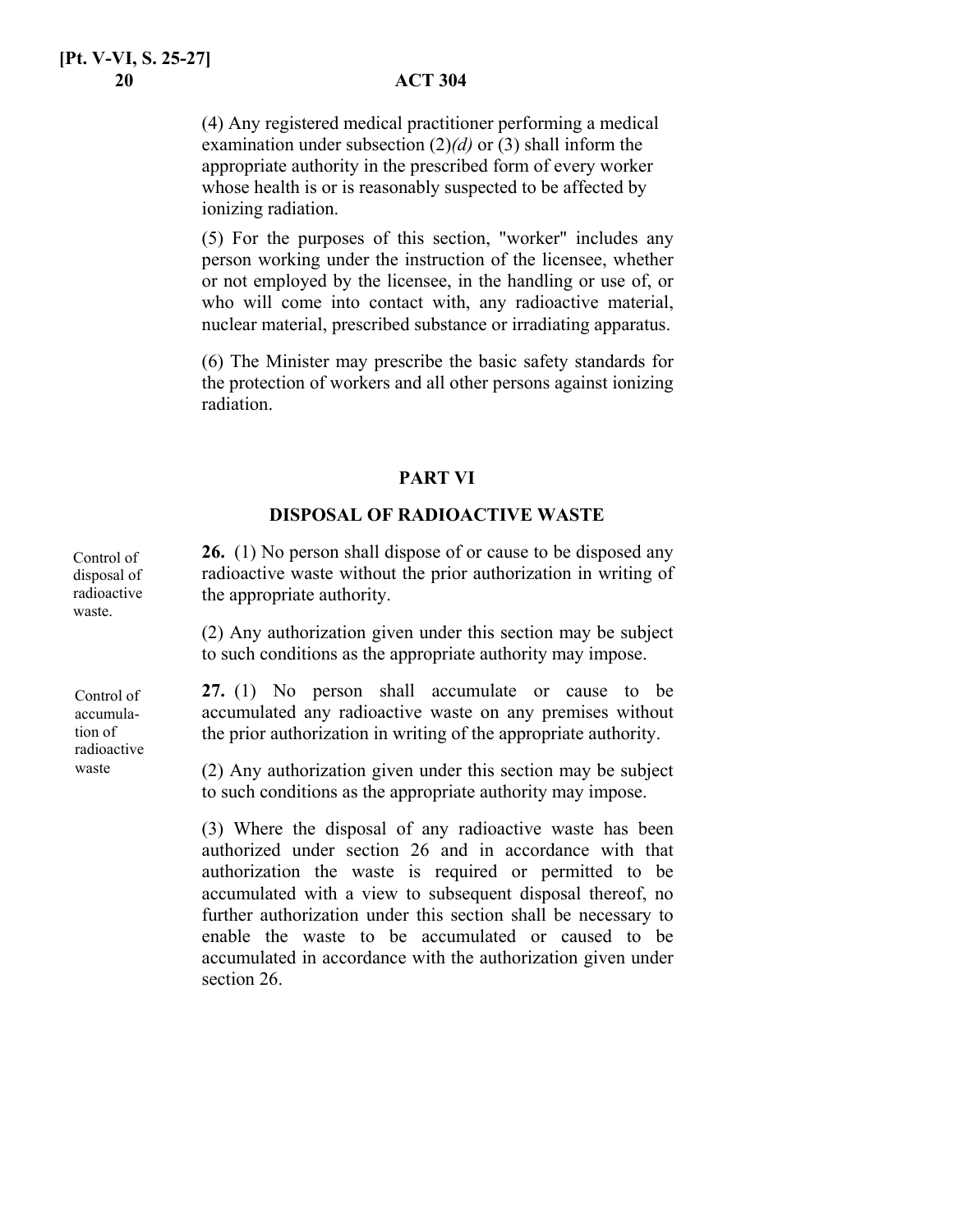(4) For the purposes of this section, where any radioactive material, nuclear material or prescribed substance is produced, kept or used in or on any premises and any substance arising from the production, keeping or use of that radioactive material, nuclear material or prescribed substance is accumulated in any part of the premises appropriated for the purpose and is retained there for a period of not less than three months, that substance arising from such production, keeping or use shall, unless the contrary is proved, be presumed-

*(a)* to be radioactive waste; and

*(b)* to be accumulated on the premises with a view to subsequent disposal thereof.

**28.** If it appears to the appropriate authority that adequate facilities are not available for the safe accumulation, storage or disposal of any radioactive waste, the appropriate authority may direct the licensee to rectify the situation and the licensee shall give effect to such direction.

**29.** Where any situation or condition endangering life, health, property or the environment is found to exist in or on any premises, nuclear installation, conveyance or site, the appropriate authority may direct the licensee or any other person, who in its opinion is responsible for such premises, nuclear installation, conveyance or site to adopt such measures as would eliminate or protect against such situation or condition.

**30.** (1) No person shall transport any radioactive waste without the prior authorization in writing of the appropriate authority.

(2) Any authorization given by the appropriate authority under this section may be subject to such conditions as the appropriate authority may think necessary to impose for the protection of the public.

**31.** In the performance of its functions under this Part, the appropriate authority may, if it thinks it fit so to do, consult the Director-General of Environmental Quality appointed under section 3(1) of the Environmental Quality Act 1974 on any matter under this Part.

Appropriate authority may direct licensee to rectify situation where facilities not adequate.

Appropriate authority may order licensee or other person to adopt measures to protect life, health and property.

Transport of radioactive waste with prior authorization of appropriate authority.

Discretion to consult Director-General of Environmental Quality.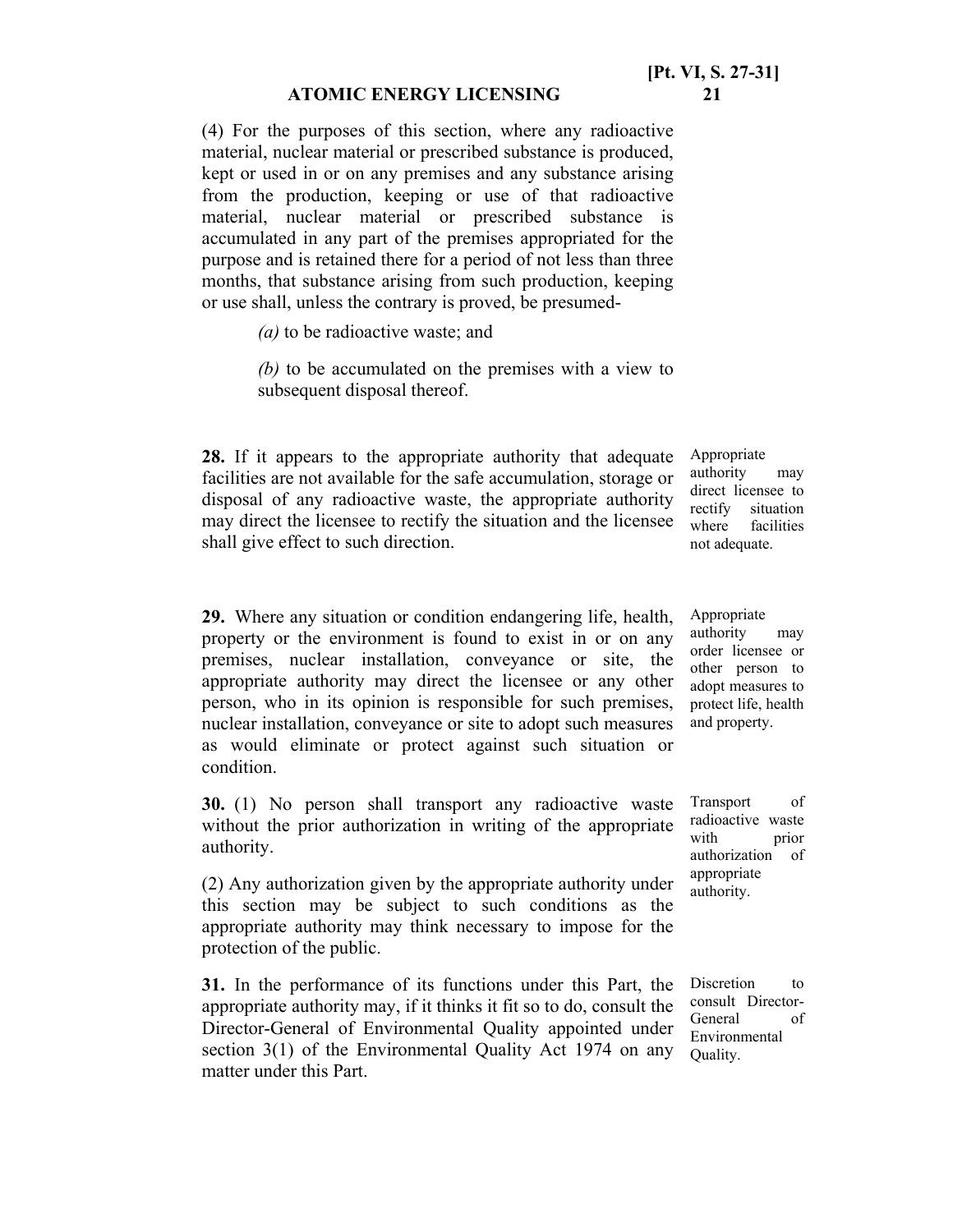#### **[Pt. VII-VIII, S. 32-33] 22 ACT 304**

# **PART VII APPEALS**

#### **32.** (1) Any person who is dissatisfied with any decision of the appropriate authority made under this Act may within thirty days after being notified of such decision give notice of appeal in writing to the Minister in the prescribed manner. Appeals.

(2) The Minister shall as soon as i**s** practicable cause to be served on the appellant a written notice specifying the date, time and place at which the appeal is to be heard:

Provided that the date so specified shall in no case be earlier than thirty days from the date of service of such notice.

(3) The grounds of appeal shall be submitted to the Minister not less than ten days before the date fixed for the hearing of the appeal.

(4) At the hearing of the appeal the appellant may be present either in person or by counsel and the Minister may call for such evidence as he thinks fit.

(5) The Minister may, after hearing the appeal, make an order confirming or setting aside the decision of the appropriate authority or make such other order as he thinks fit, and the order of the Minister shall be final and shall not be subject to any appeal or review in any court.

(6) All parties concerned shall give effect to the decision of the Minister in the matter.

#### **PART VIII**

## **POWERS OF SEIZURE AND ARREST, OFFENCES AND FORFEITURE**

Search warrant.

**33.** (1) Whenever it appears to any Magistrate, upon written information on oath and after such inquiry as he deems necessary, that there is reasonable ground to believe that in or on any premises, site, nuclear installation or conveyance there

is concealed, kept, deposited or stored any radioactive material, nuclear material, prescribed substance or irradiating apparatus in respect of which an offence has been committed under this Act, or any book or document directly or indirectly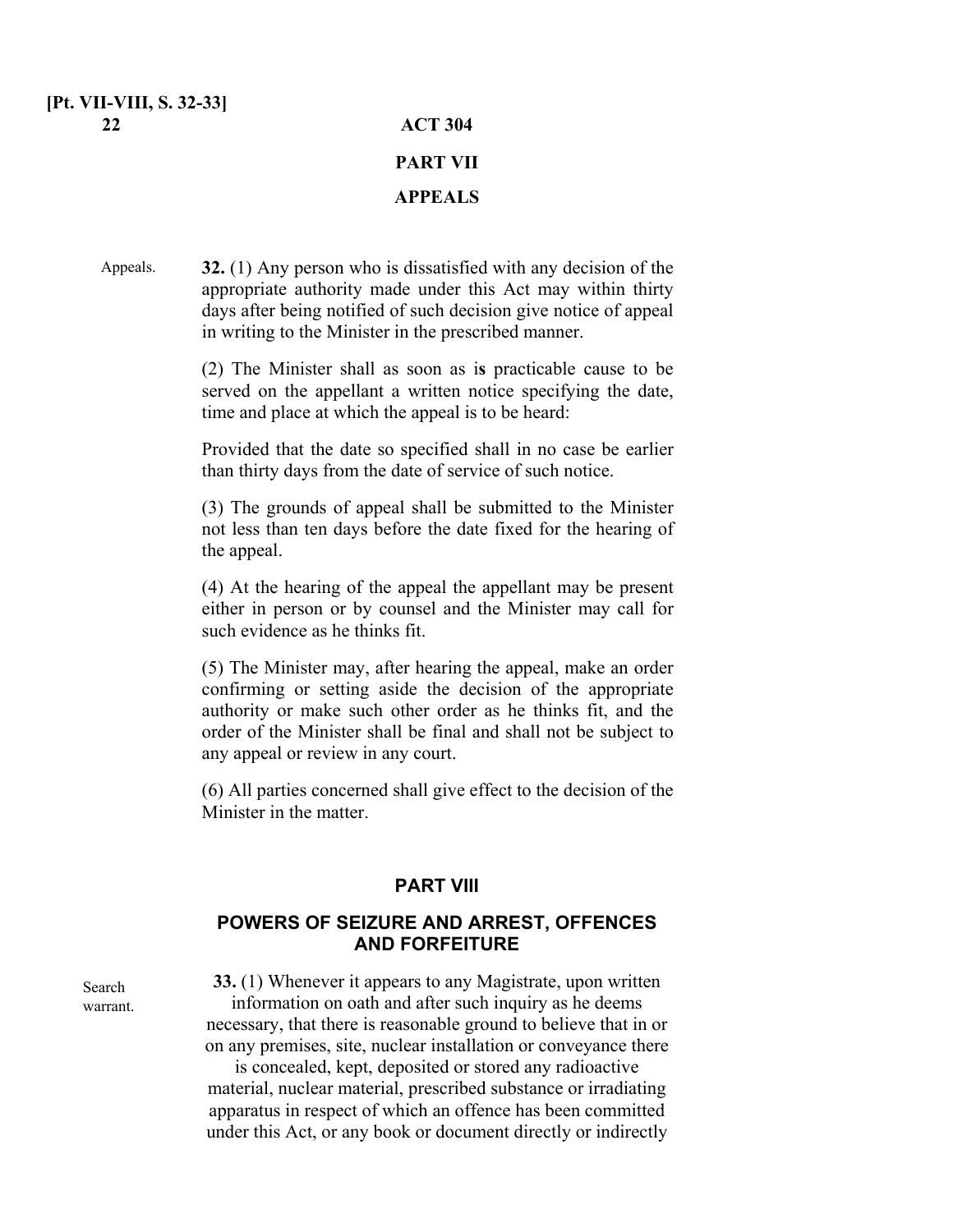relating to or connected with any dealing in any radioactive material, nuclear material, prescribed substance or irradiating apparatus which was, or any intended dealing of the same which would be, an offence under this Act, that Magistrate may issue a warrant authorizing any named senior public officer, by day or night and with or without assistance-

> *(a)* to enter the premises, site, nuclear installation or conveyance and there to search for and seize such radioactive material, nuclear material, prescribed substance, irradiating apparatus, book or document;

> *(b)* to arrest any person being in or on the premises, site, nuclear installation or conveyance in whose possession or under whose control such radioactive material, nuclear material, prescribed substance, irradiating apparatus, book or document is found, or whom such officer reasonably believes to have been dealing in such radioactive material, nuclear material, prescribed substance or irradiating apparatus, or to have been in possession or control of such book or document or to have brought, received concealed, kept, deposited or stored such radioactive material, nuclear material, prescribed substance, irradiating apparatus, book or document.

(2) Such officer may if it is necessary so to do, with or without assistance-

> *(a)* break open any door or window or part of the premises, site, nuclear installation or conveyance to have ingress thereinto;

> *(b)* forcibly enter the premises, site, nuclear installation or conveyance and every part of it;

> *(c)* remove by force any obstruction to entry, search, seizure and removal as he is empowered to effect; and

> *(d)* detain every person found in or on the premises, site, nuclear installation or conveyance until the premises, site, nuclear installation or conveyance has been searched.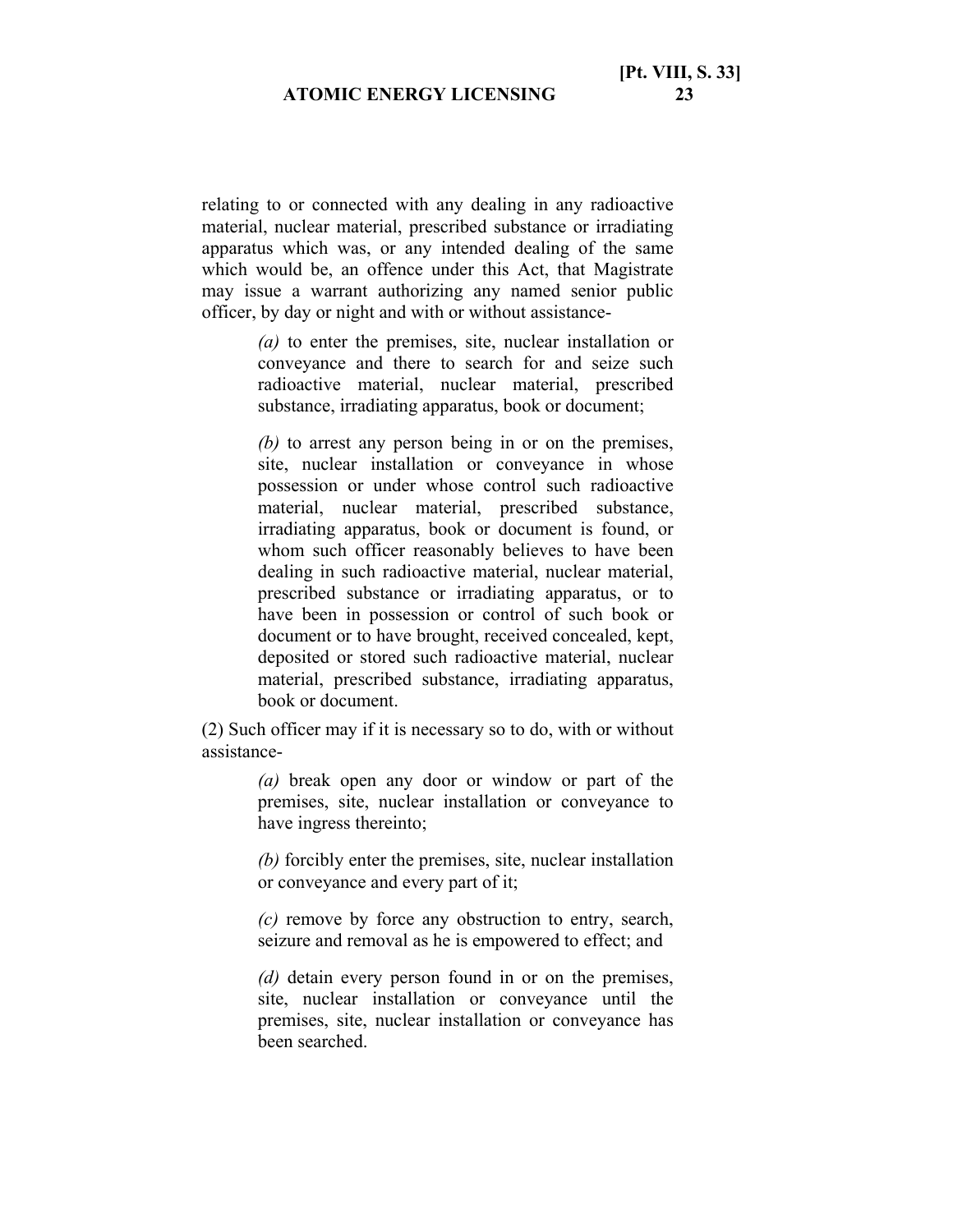Circums-Tances for Search without warrant

**34.** (1) Whenever it appears to any senior public officer that there is reasonable ground to believe that in or on any premises, site, nuclear installation or conveyance there is concealed, kept, deposited or stored, in contravention of this Act, any radioactive material, nuclear material, prescribed substance, irradiating apparatus, book or document as is described in subsection (1) of section 33 and he has reasonable ground for believing that by reason of the delay in obtaining a search warrant the object of the search is likely to be frustrated, he may exercise in, upon and in respect of the premises, site, nuclear installation or conveyance all the powers mentioned in section 33 in as full and ample a manner or if he had been so empowered by warrant.

(2) Any senior public officer may stop and search, and seize if necessary, any conveyance which he has reasonable ground for believing to be used for the carriage of any radioactive material, nuclear material, prescribed substance, irradiating apparatus, or any other thing liable to forfeiture under this Act.

**35.** (1) Without prejudice to sections 33 and 34, any senior public officer shall, for the purposes of this Act, have the right to-

> *(a)* enter, inspect and search at all times any premises, site, nuclear installation or conveyance in which such officer has reasonable ground to believe that there is stored or kept any radioactive material, nuclear material, prescribed substance or irradiating apparatus or there is being conducted any activity in respect of which a licence is required under this Act, for the purpose of examining, testing or calibrating that material, substance or irradiating apparatus, as the case may be; or

> *(b)* require the licensee or occupier of the premises, site or nuclear installation or the person in charge of the conveyance to provide such information or documents in the possession or control of such licensee, occupier or person relating to any activity in respect of which a licence is required under this Act as the officer may specify.

Right of entry, etc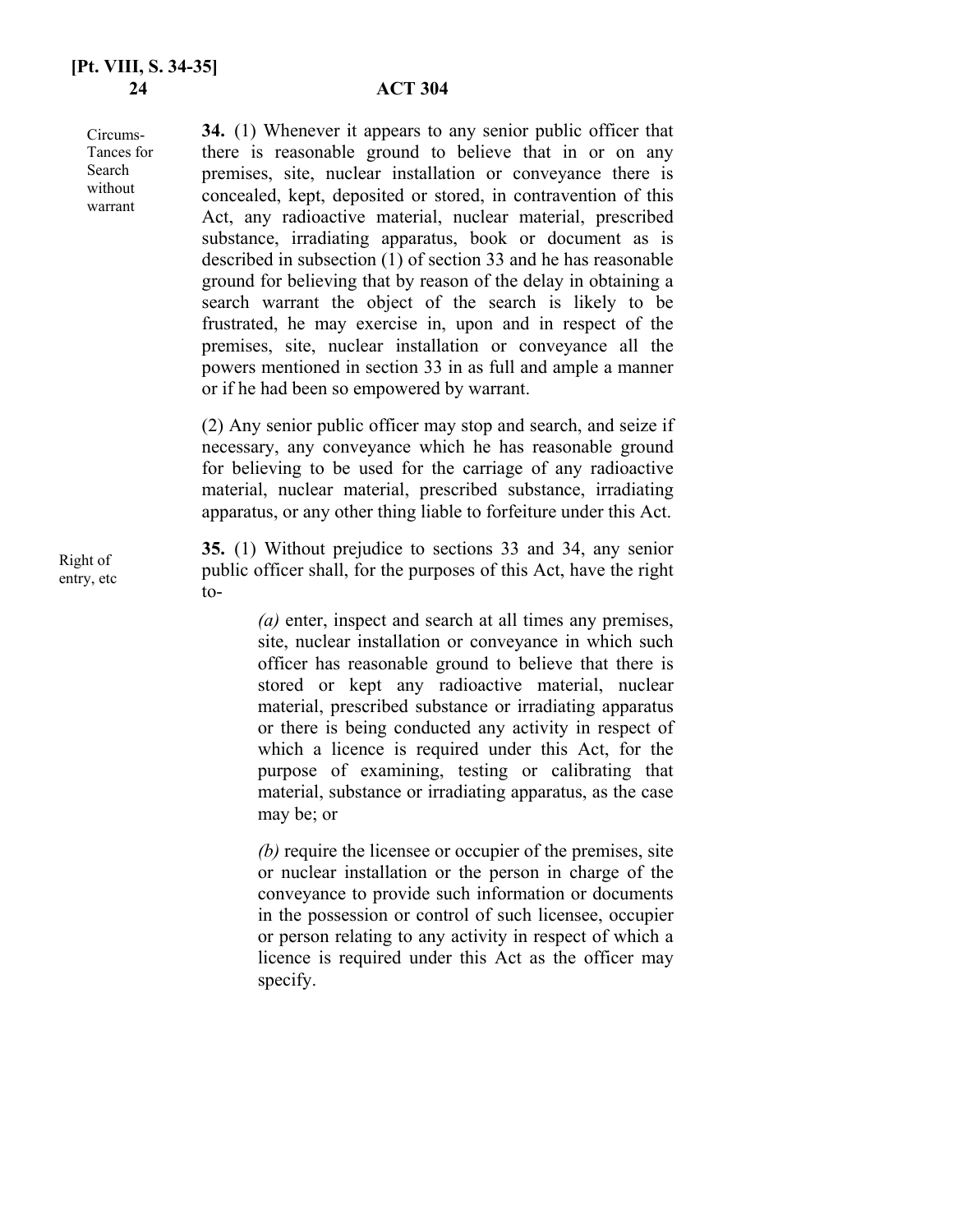(2) Any officer exercising powers under subsection (1) shall produce his letter of authorization or document of identification on demand.

**36.** Without prejudice to the other provisions of this Part, any senior public officer may, while in or on the premises, site, nuclear installation or conveyance referred to in this Part-

> *(a)* take, without payment, such samples of any material or substance which he believes to be radioactive material, nuclear material, prescribed substance or radioactive waste as are necessary for the examination and testing thereof; or

> *(b)* make copies of or extracts from any drawing, plan or document found therein and, for the purpose of making such copies or extracts, may remove any such drawing, plan or document after giving a signed receipt for the same and retain possession thereof for a period not exceeding fourteen days.

**37.** The Government of Malaysia, the appropriate authority or any public officer acting under this Act shall not be liable to indemnify any person who has suffered any damage to or loss of property resulting from any entry, search or seizure under this Act unless the damage or loss shall have been caused by the wilful neglect or wilful default of the appropriate authority or public officer.

 Indemnity of Government of Malaysia, appropriate authority and public officer.

Forfeiture.

**38.** (1) Any radioactive material, nuclear material, prescribed substance, irradiating apparatus or radioactive waste in respect of which an offence under this Act is committed, or any book, document or conveyance connected with such offence, is liable to forfeiture.

(2) Anything ordered to be forfeited under this Act shall be disposed of in such manner as the appropriate authority may direct.

Taking of samples, etc.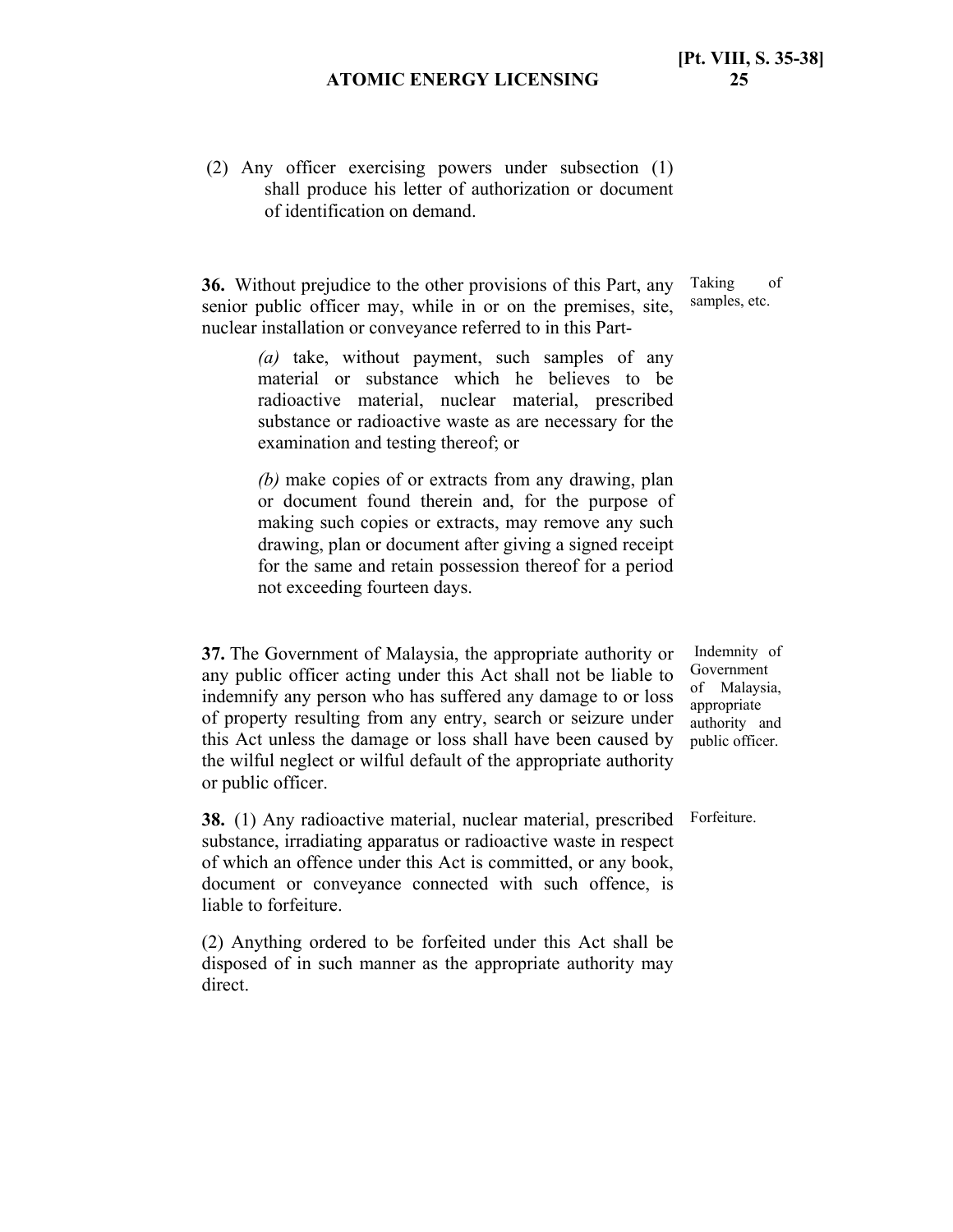#### **26 ACT 304**

#### **39.** Any person who-

Obstruction of inspection, search or investigation an offence.

*(a)* refuses any senior public officer access to any premises, site, nuclear installation or conveyance which he is entitled to have under this Act;

*(b)* assaults, obstructs, impedes or delays any senior public officer in effecting any entry which he is entitled to effect under this Act, or in the execution of any duty imposed or power conferred under this Act;

*(c)* fails to comply with any lawful demand or order of any senior public officer in the execution of any duty imposed or power conferred under this Act;

*(d)* refuses or neglects to give to any senior public officer any information which may reasonably be required and which he has in his power to give;

*(e)* furnishes to any senior public officer as true, information which he knows or has reason to believe to be false;

*(f)* conceals or attempts to conceal or fails to produce any radioactive material, nuclear material, prescribed substance, irradiating apparatus, radioactive waste, book or document in relation to which there is reasonable ground for suspecting the commission of an offence under this Act;

*(g)* escapes or attempts to escape from lawful custody after having been arrested for an offence under this Act;

*(h)* rescues or attempts to rescue or causes to be rescued any person who has been duly arrested or anything which has been duly seized under this Act; or

*(i)* before or after any seizure under this Act, breaks or destroys anything to prevent such seizure,

commits an offence under this Act and is, on conviction, liable to imprisonment for a term not exceeding five years or a fine not exceeding five thousand ringgit or to both.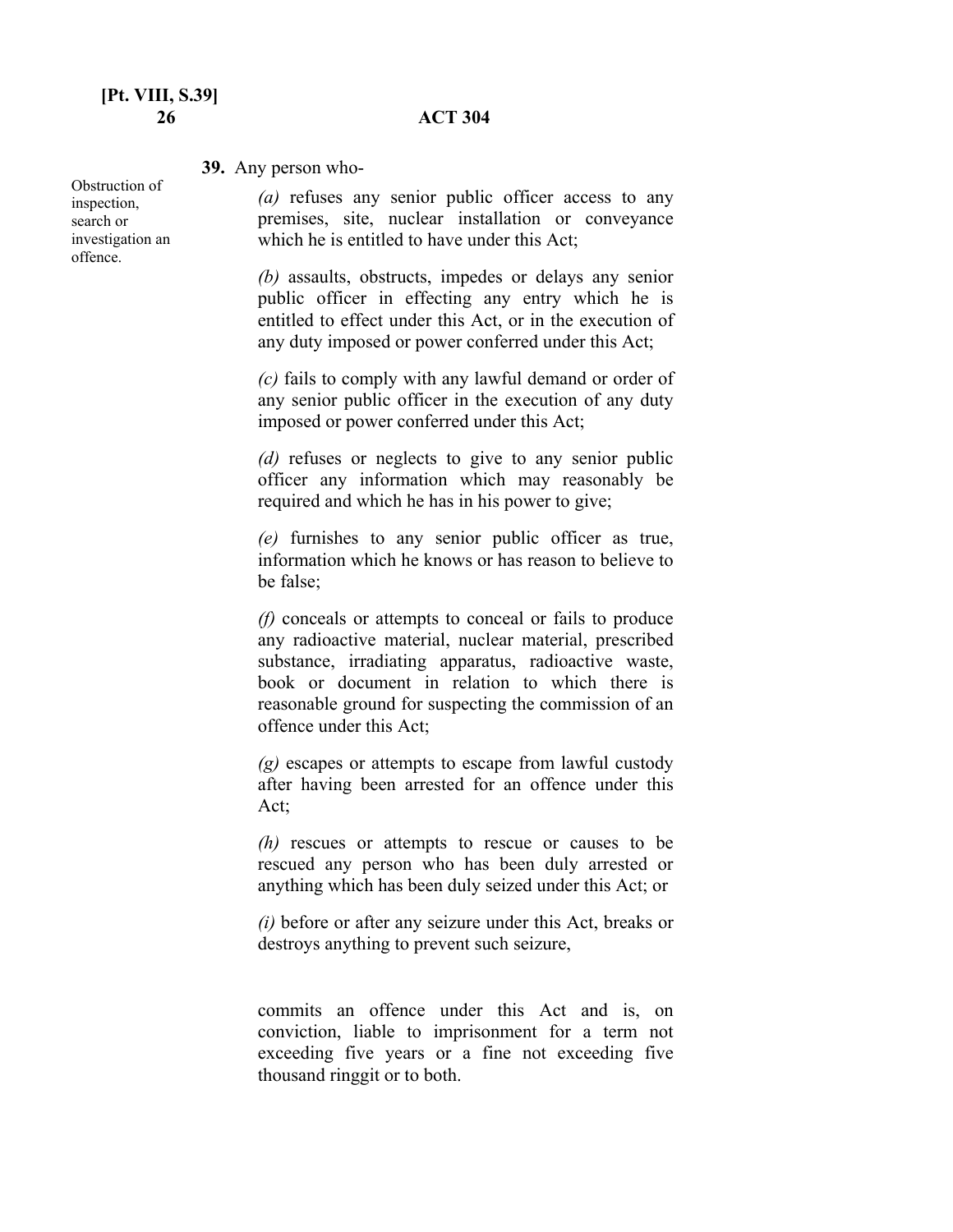**40.** (1) Any person who contravenes any of the provisions of this Act commits an offence under this Act. Offence.

(2) Any person who commits an offence under this Act is, on conviction, where no penalty is expressly provided therefor, liable to imprisonment for a term not exceeding ten years or a fine not exceeding one hundred thousand ringgit or both.

(3) Where an offence under this Act is committed by a body corporate, every person who at the time of the commission of the offence was a director or officer of that body corporate commits that offence:

Provided that nothing in this subsection shall render any such person so liable if he proves that he exercised all due diligence and took all reasonable precautions to prevent the commission of such offence and that such offence was committed without his knowledge, consent and connivance.

(4) Any person who would have been liable under this Acr to any penalty for anything done or omitted if such thing had been done or omitted by him personally, shall be liable to the same penalty if such thing had been done or omitted by his partner, agent or servant, unless he proves that he exercised all due diligence and took all reasonable precautions to prevent the doing or omission of such thing and that such thing was done or omitted without his knowledge, consent and connivance.

(5) Without prejudice to the provisions of the Criminal F.M.S. Procedure Code, the prosecution of any offence committed under this Act may be conducted by the appropriate authority or any senior public officer authorized in writing generally or specially so to do by the appropriate authority. Cap.6.

**41.** Except for the purposes of this Act or of any proceedings under this Act, no person shall disclose any information obtained under this Act. Secrecy.

**[Pt. VIII,40-41]**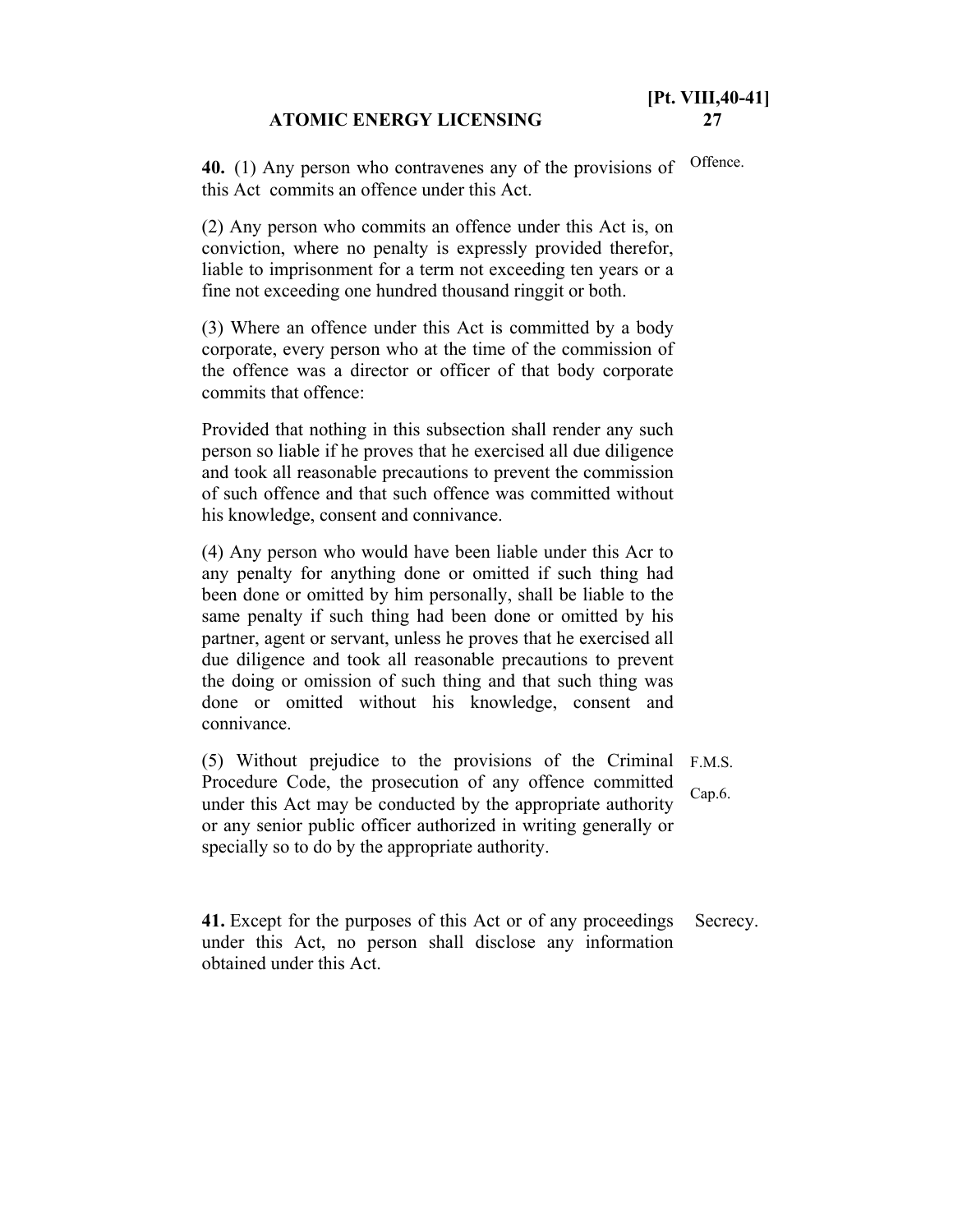#### **PART IX**

#### **LIABILITY FOR NUCLEAR DAMAGE**

**42.** For the purposes of this Part, "installation operator" means-

> *(a)* a person licensed under this Act by the appropriate authority as the operator of a nuclear installation; or

*(b)* a person who but for the cancellation or suspension of a licence issued under this Act would be the holder of such a licence.

**43.** (1) The installation operator shall be liable for nuclear damage upon proof that such damage has been caused by a nuclear incident-

*(a)* in his nuclear installation; or

*(b)* involving nuclear material coming from or originating in his nuclear installation, and occurring-

> (i) before liability with regard to the nuclear incident involving the nuclear material has been assumed, pursuant to the express terms of a contract in writing, by another installation operator; or

> (ii) in the absence of such express terms, before another installation operator has taken charge of the nuclear material;

or

*(c)* involving nuclear material sent to his nuclear installation, and occurring-

> (i) after liability with regard to a nuclear incident involving the nuclear material has been assumed by him, pursuant to the express terms of a contract in writing, from another installation operator; or

> (ii) in the absence of such express terms, after he has taken charge of the nuclear material:

Provided that if nuclear damage is caused by a nuclear incident occurring in a nuclear installation and involving nuclear material stored therein incidental to the carriage of such material, paragraph *(a)* shall not apply where another installation operator or any other person is solely liable as provided in paragraph *(b)* or *(c)*.

Liability of insatllation operator.

Meaning "installation operator" for purpose of Part.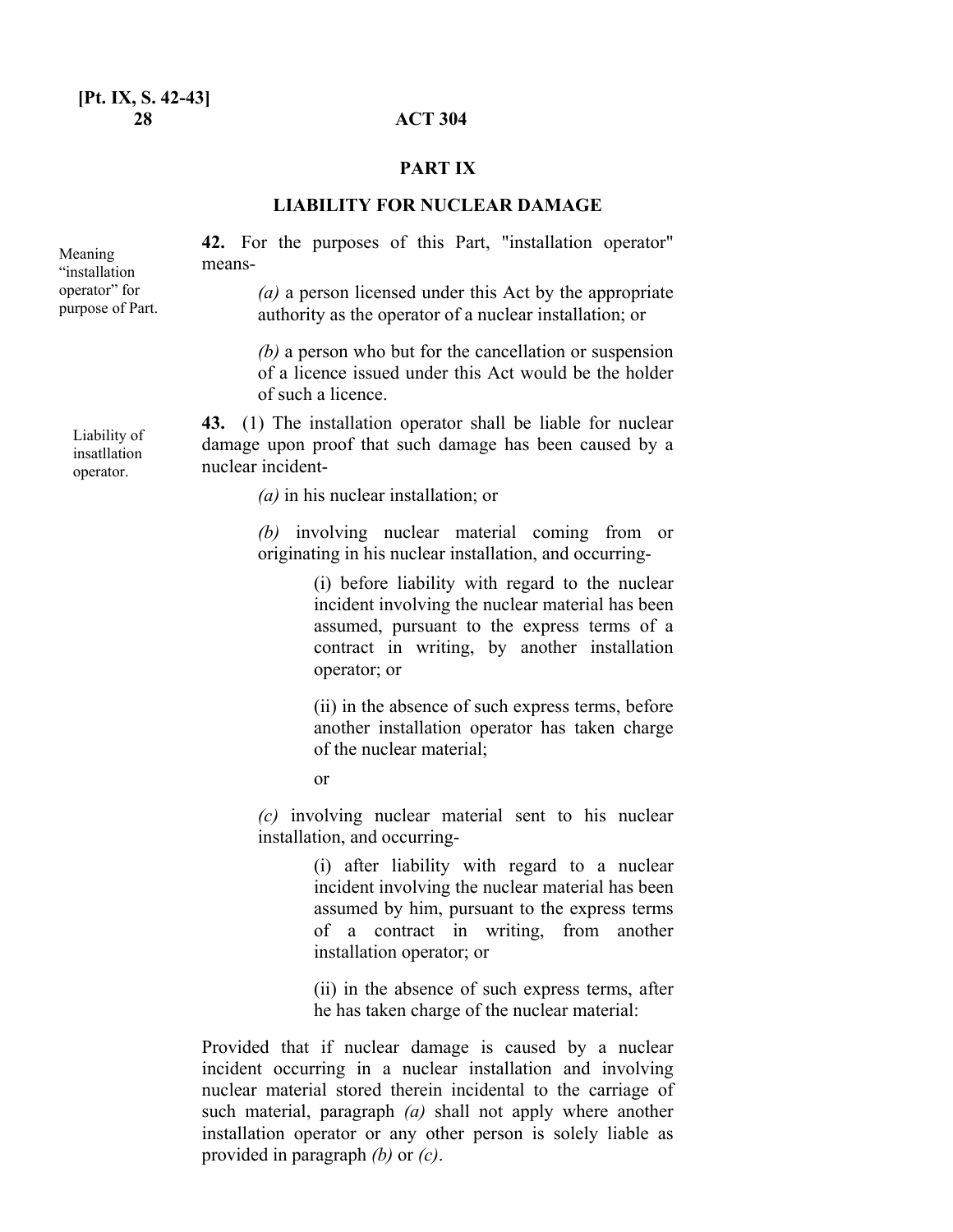(2) The installation operator shall be liable for such nuclear damage upon proof that the damage has been caused by a nuclear incident involving nuclear material in the course of carriage-

> *(a)* to his nuclear installation from a place outside Malaysia from the time that the conveyance in which the nuclear material is carried enters Malaysia; or

*(b)* from his nuclear installation to a place outside Malaysia up to the time that the conveyance in which the nuclear material is carried leaves Malaysia.

(3) Subsection (2) shall not apply where-

*(a)* there is any bilateral or multilateral arrangement to the contrary between the Government of Malaysia and the government of the country from which or to which the nuclear material is carried; or

*(b)* there is any applicable provision in force to the contrary in an international convention to which the Government of Malaysia and the government of the country from which or to which the nuclear material is carried are parties,

and where there is such arrangement or convention to the contrary in force, the liability of the installation operator and all other persons shall be determined in accordance therewith.

#### **PART IX**

#### **LIABILITY FOR NUCLEAR DAMAGE**

**44.** (1) Where nuclear material is being carried through Malaysia in transit on its way to its intended destination outside Malaysia and a nuclear incident occurs in Malaysia, the person licensed to transport the nuclear material by the competent authority in the country from which the nuclear material is being carried out of shall be liable for any nuclear damage caused.

Liability for nuclear damage from nuclear material in transit.

(2) No person shall carry any nuclear material in transit through Malaysia to its intended destination outside Malaysia unless such person-

*(a)* furnishes such financial security as may be required by the Board; and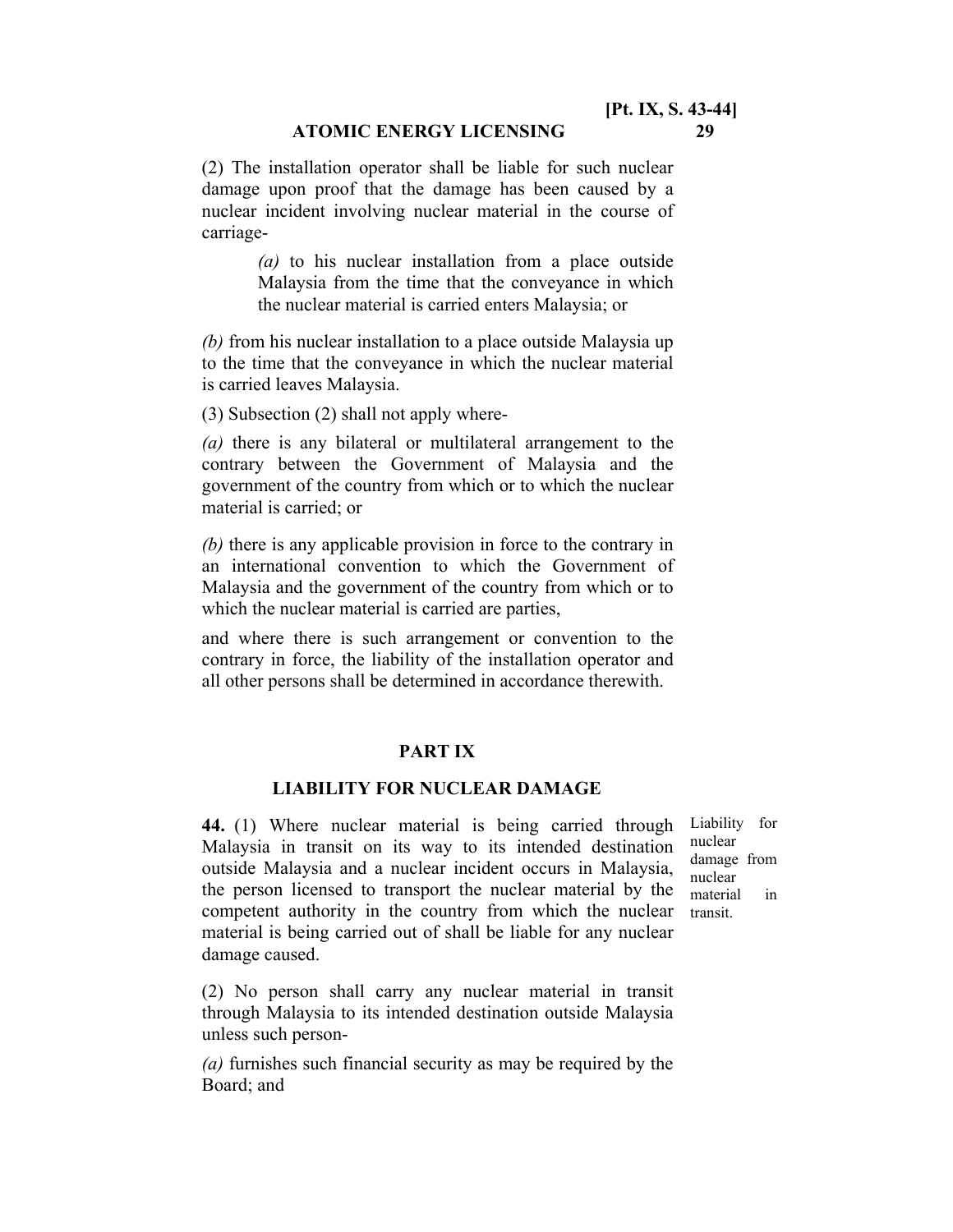|                                            | (b) furnishes proof to the satisfaction of the Board that he is<br>authorized by the country from which the nuclear material is<br>being carried out of so to do.                                                                                                                                    |
|--------------------------------------------|------------------------------------------------------------------------------------------------------------------------------------------------------------------------------------------------------------------------------------------------------------------------------------------------------|
| Absolute<br>and<br>exclusive<br>liability. | 45. (1) The liability of the installation operator for any nuclear<br>damage shall be absolute.                                                                                                                                                                                                      |
|                                            | (2) Except as otherwise provided in this Part, no person other<br>than the installation operator shall be liable for nuclear<br>damage.                                                                                                                                                              |
| Exceptions<br>to liability                 | 46. (1) Notwithstanding any provision to the contrary in this<br>Act, no person shall be liable for any nuclear damage caused<br>by a nuclear incident directly due to an Act of armed conflict,<br>hostilities, civil war, insurrection or a grave natural disaster of<br>an exceptional character. |
|                                            | (2) The installation operator shall not be liable under this Act<br>for nuclear damage-                                                                                                                                                                                                              |
|                                            | (a) to the nuclear installation itself or to any property on the<br>site of that nuclear installation which is used or to be used in<br>connection with that nuclear installation; or                                                                                                                |
|                                            | $(b)$ to the conveyance in which the nuclear material involved<br>was carried at the time of the nuclear incident.                                                                                                                                                                                   |
| Recourse<br>actions.                       | 47. (1) Where nuclear damage has been caused by a nuclear<br>incident, the installation operator concerned shall have a right<br>of recourse only-                                                                                                                                                   |
|                                            | $(a)$ if there is such a right pursuant to the express terms of a<br>contract in writing with another installation operator or any<br>other person;                                                                                                                                                  |
|                                            | (b) if the nuclear incident results from an Act or omission with<br>intent to cause damage, against the person who has acted or<br>omitted to Act with such intent; or                                                                                                                               |
|                                            | $(c)$ if the nuclear incident results from stolen nuclear material,<br>against the person who stole or unlawfully received the<br>nuclear material causing the incident.                                                                                                                             |
|                                            |                                                                                                                                                                                                                                                                                                      |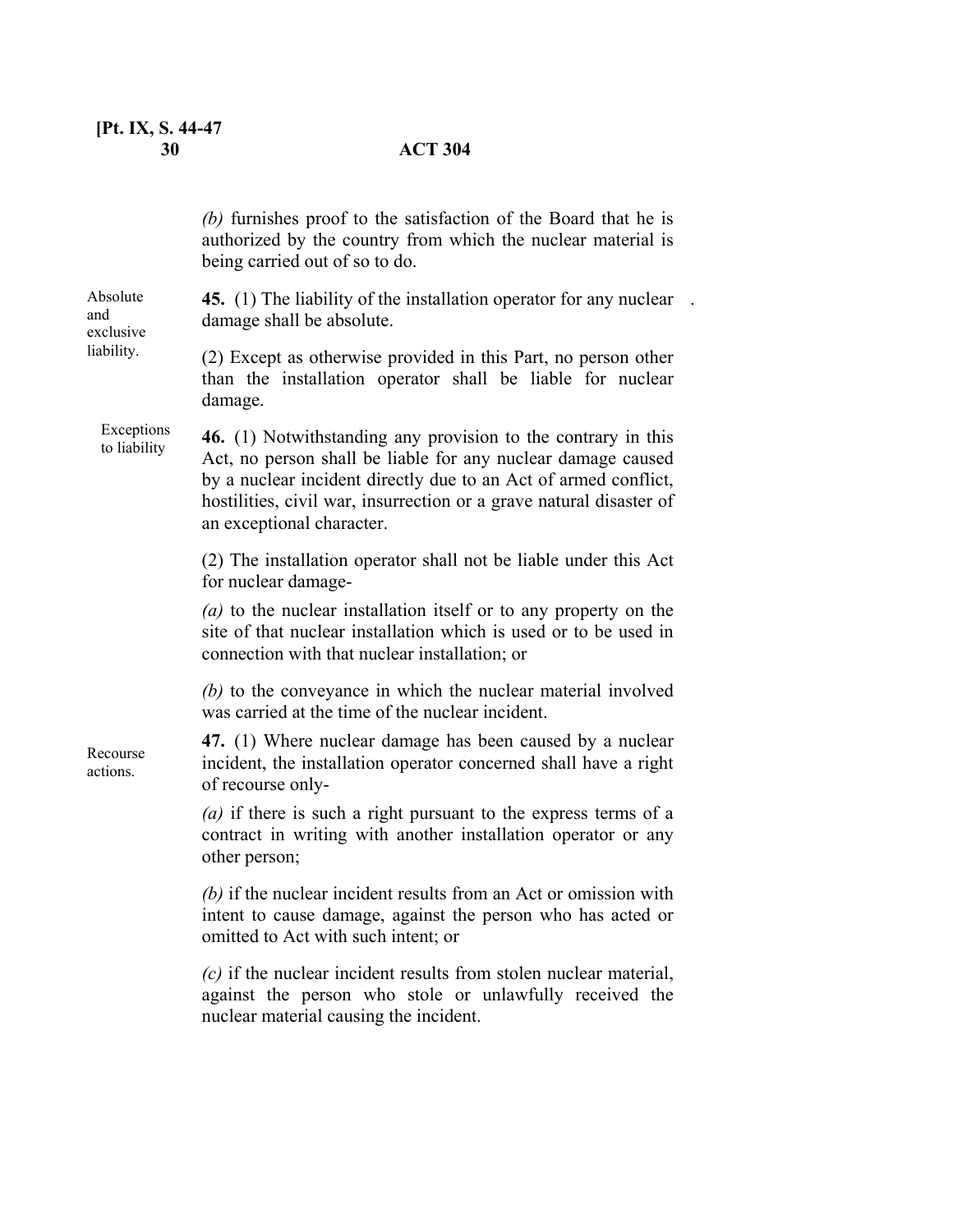(2) The right of recourse of the installation operator concerned under this section shall not in any way affect his liability under section 45 to persons other than those referred to in this section.

**48.** Where there is any nuclear damage to the environment, a claim for compensation shall be made by the Government of Malaysia, the Government of a State in Malaysia or by both, as the case may be, according to whether the segment of the environment that is damaged is within the jurisdiction of the Government of Malaysia, of a State in Malaysia or of both.

**49.** If the installation operator proves that the nuclear damage resulted wholly or partly either from the gross negligence of the person suffering the damage or from an Act or omission of such person with intent to cause damage, the court may relieve the installation operator from paying compensation in respect of the damage suffered by such person.

**50.** Nothing in this Act shall affect the liability outside this Act of the installation operator for nuclear damage for which, by virtue of section 46 (2)*(b)*, he is not liable under this Act. Act.

**51.** The appropriate authority may, subject to such terms and conditions as may be prescribed, designate a carrier of nuclear material or a person handling radioactive waste, at the request of the carrier or such person and with the consent of the installation operator concerned, as installation operator in place of the installation operator concerned in respect of such nuclear material or radioactive waste respectively. Upon such designation such carrier or such person shall be considered as an installation operator for the purposes of this Part.

**52.** (1) Where nuclear damage engages the liability of more than one installation operator, all the installation operators involved shall, in so far as the damage attributable to each operator is not reasonably separable, be jointly and severally liable.

Governments to claim compensation for nuclear damage to environment**.**

Gross negligence or intentional Act of claimant.

Liability not affected by

Carrier of nuclear material or person handling radioactive waste designated as installation operator

Several installation operators liable.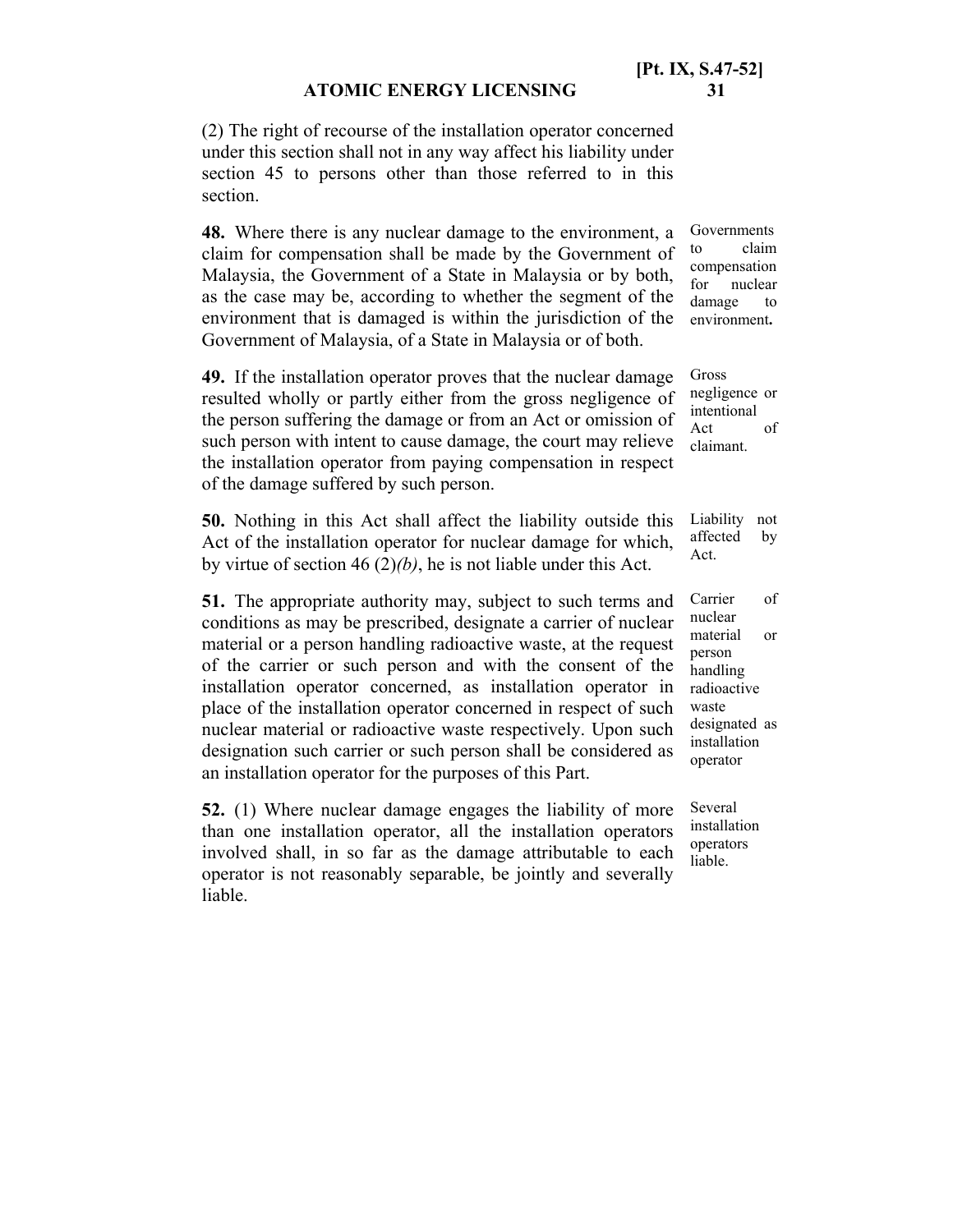(2) Where a nuclear incident occurs in the course of carriage within Malaysia of nuclear material, either in one and the same conveyance or, in the case of storage incidental to carriage, in one and the same nuclear installation, and causes nuclear damage which engages the liability of more than one installation operator, the total liability shall not exceed the amount established under section 59.

(3) Subject to section 61 (2), in neither of the cases referred to in subsections (1) and (2) shall the liability of any one installation operator exceed the amount established under section 59.

**53.** Subject to section 43, where several nuclear installations of one and the same installation operator are involved in one nuclear incident, such installation operator shall be liable in respect of each nuclear installation involved up to the amount established under section 59.

**54.** Whenever both nuclear damage and damage other than nuclear damage have been caused by a nuclear incident or jointly by a nuclear incident and one or more other occurrences, such damage shall, to the extent that it is not reasonably separable from the nuclear damage, be deemed for the purposes of this Part to be nuclear damage caused by that nuclear incident. Where, however, damage is caused jointly by a nuclear incident for which provision is made under this Part and by an emission of ionizing radiation for which provision is not made under this Part, nothing in this Act shall limit or otherwise affect liability, either as regards any person suffering nuclear damage, or by way of recourse or contribution, or of any person who may be held liable in connection with that emission of ionizing radiation.

**55.** (1) The installation operator shall provide a carrier of nuclear material with a certificate issued by or on behalf of the insurer or other financial guarantor furnishing the financial security required under section 60. Certificate to carrier

Liability of single operator of several nuclear installations involved in one nuclear incident.

Non-nuclear damage deemed nuclear damage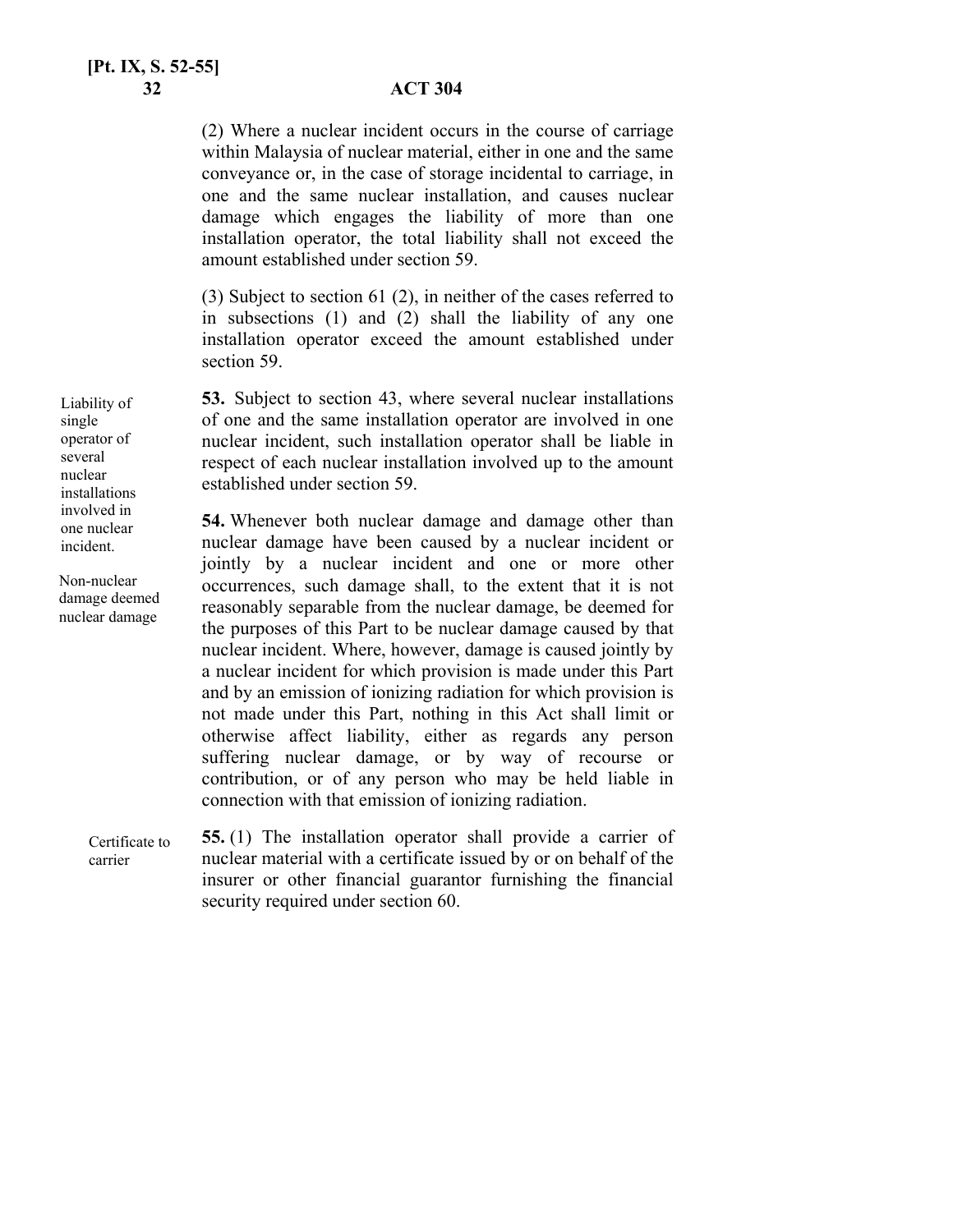2) The certificate shall state the name and address of the installation operator and the amount, type and duration of the financial security and these particulars shall not be disputed by the person for whom or on whose behalf the certificate was issued.

(3) The certificate shall also indicate the nuclear material in respect of which the financial security applies and shall include a statement by the appropriate authority that the person designated is an installation operator within the meaning of this Part.

**56.** The appropriate authority may determine that several nuclear installations of one installation operator which are located at the same site shall be considered as a single nuclear installation for the purposes of this Part.

**57.** (1) Any nuclear incident involving the application of this Act shall be forthwith reported to the Board. The installation operator concerned shall provide the Board with all information which it requires with a view to evaluating the extent of nuclear damage involved.

(2) The Board shall make an investigation of the cause and the extent of the nuclear damage of the nuclear incident, and to the extent that the Board deems it to be in the public interest, the Board's findings may be made available to the public and to the parties involved, for the purposes of this Part.

**58.** (1) After the occurrence of a nuclear incident, the Board may adopt such measures as are appropriate to determine the persons who were or might have been exposed to ionizing radiation resulting from such nuclear incident.

(2) Notwithstanding any law to the contrary and for the purposes of carrying into effect the measures referred to in subsection (1), the Board may-

> *(a)* require any person suspected or likely to be affected by exposure to ionizing radiation to be medically examined by a competent authority or body appointed by the Minister;

Several nuclear installations on same site.

Investigation of nuclear incidents.

Compulsory examination and treatment.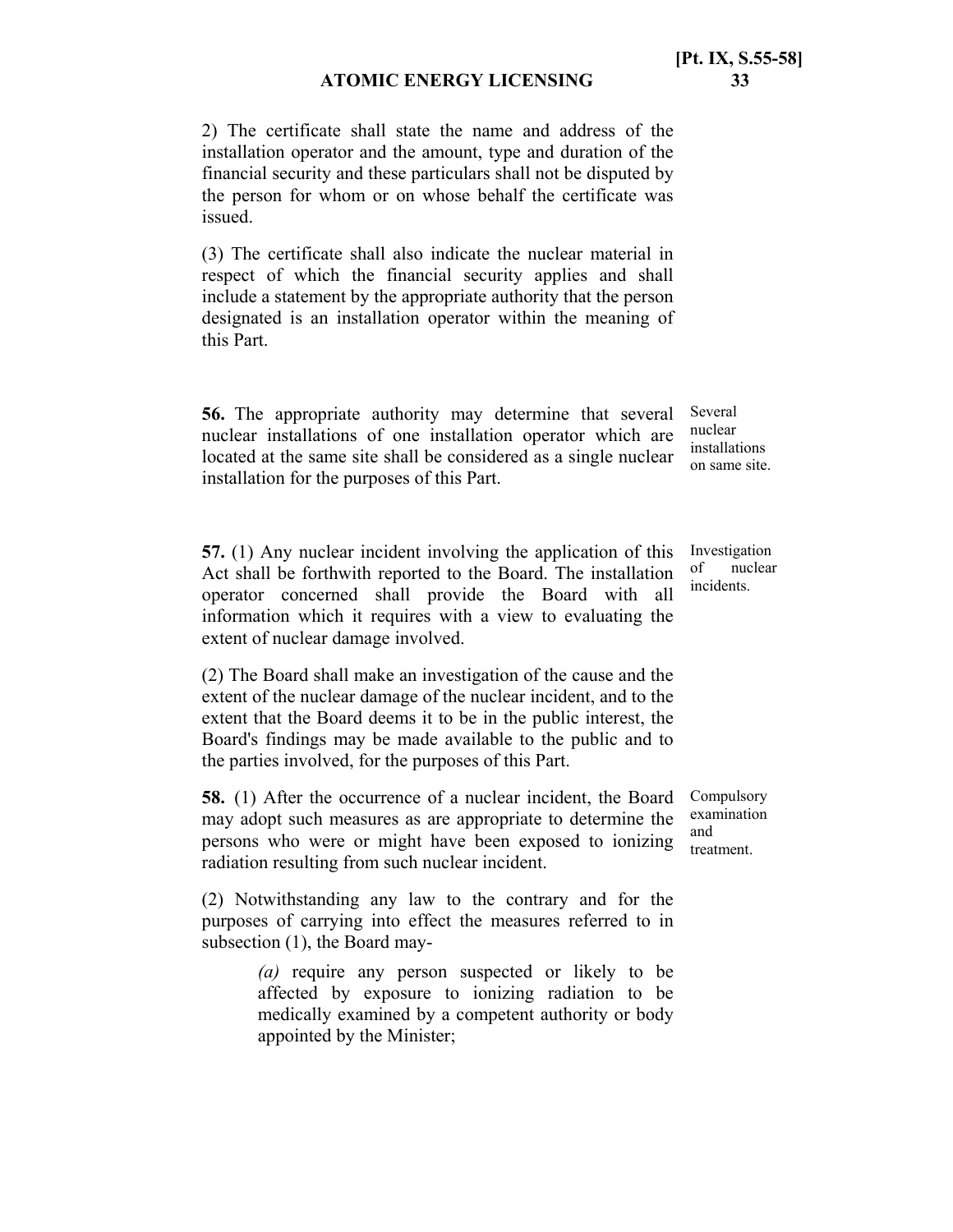*(b)* cause any such person to be removed to a hospital or other place specially designated for the treatment, detection or observation of any nuclear damage to such person, and to detain such person until he can be discharged without danger to himself or others; or

*(c)* cause a post-mortem examination to be made on any corpse where the death is suspected to have been caused by a nuclear incident or exposure to ionizing radiation.

(3) Any person who refuses, fails or neglects to submit for examination, treatment, detection or observation under this section or refuses or obstructs the post-mortem examination of a corpse under this section commits an offence and is, on conviction, liable to imprisonment for a term not exceeding one month or a fine not exceeding two hundred ringgit or both.

**59.** (1) Notwithstanding any law to the contrary but subject to this Part, the liability of an installation operator for nuclear damage under this Act shall be limited to an amount equivalent at the commencement of this Act to fifty million ringgit for any one nuclear incident. Limit of liability

> (2) The Board may, taking into account the size and nature of the nuclear installation, the extent of the damage involved or any other circumstances, prescribe a different limit of liability from that provided under subsection (1) but such different limit of liability shall in no event be less than an amount equivalent at the commencement of this Act to twelve million ringgit for any one nuclear incident.

> (3) The amounts referred to in subsections (1) and (2) shall not include any interest or costs awarded by the court in actions for compensation for nuclear damage.

**60.** (1) No licence to operate a nuclear installation or to import or export nuclear material into or from Malaysia shall be issued under this Act by the appropriate authority to an installation operator or any other person unless the installation operator or other person secures and maintains insurance or other financial security covering his liability for nuclear damage under this Act.

Financial security.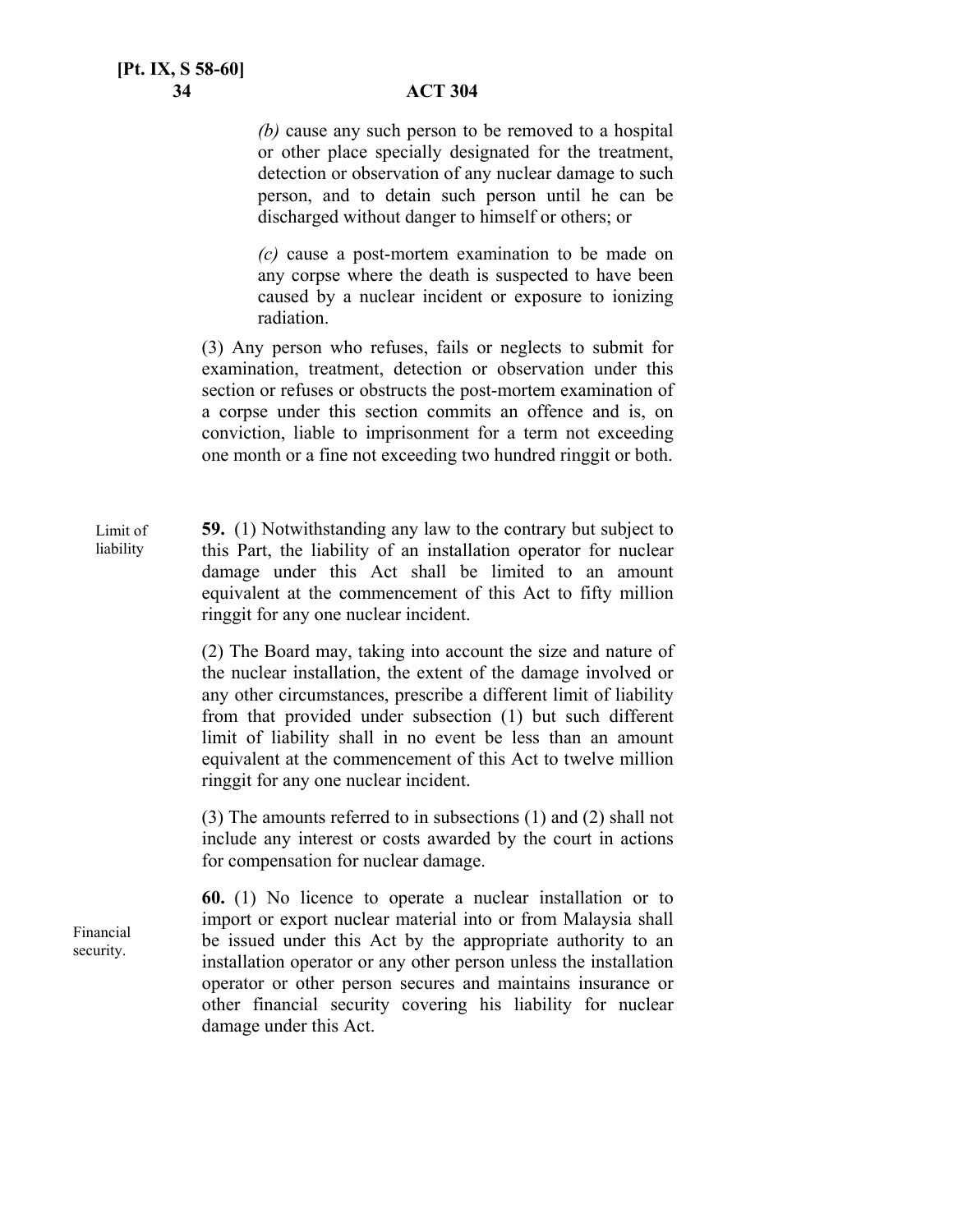(2) The Board shall prescribe the type and terms of the insurance or other financial security which shall be secured and maintained by the installation operator or any other person, and such insurance or other financial security may include private insurance, private contractual indemnity, selfinsurance or a combination thereof or other evidence of financial ability to pay compensation under this Act.

(3) Notwithstanding any law to the contrary, no insurer or other financial guarantor may suspend, cancel or vary the type and terms of the insurance or other financial security provided under this section without giving notice in writing of at least two months to the Board of its intention so to do or, in so far as such insurance or other financial security relates to the carriage of nuclear material, during the period of the carriage in question.

> Government indemnity.

**61.** (1) The Government of Malaysia may, where it considers it necessary so to do, indemnify the installation operator liable and provide the necessary funds for the payment of claims for compensation for nuclear damage which have been established against the operator to the extent that the yield of insurance or other financial security is inadequate to satisfy such claims:

Provided that the indemnity so provided by the Government of Malaysia, together with the yield of insurance or other financial security, shall not in the aggregate exceed the maximum amount established under section 59 for any one nuclear incident.

(2) Notwithstanding subsection (1), where it appears that claims for compensation for nuclear damage caused by a nuclear incident may exceed the limit of liability established under section 59, the Board shall furnish a report to the Minister with its recommendations for the appropriation of additional funds for the payment of claims for such compensation and the Minister shall cause the report to be laid forthwith before the Dewan Rakyat.

(3) Upon such report being laid before it, the Dewan Rakyat may by resolution appropriate additional funds for such purpose if it considers it necessary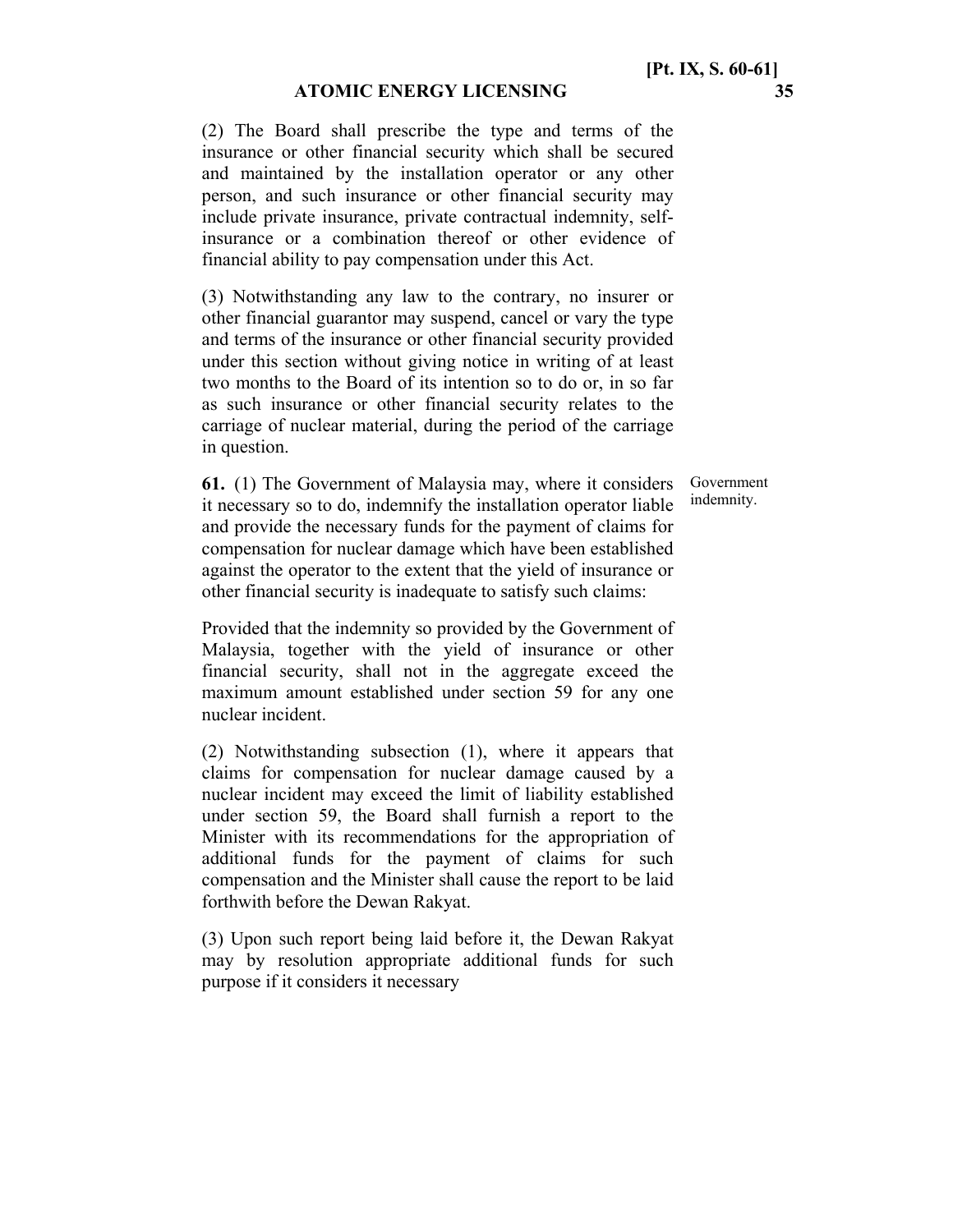in the interests of the nation that the limit of liability established under section 59 should be exceeded but not otherwise.

**62.** When, after the occurrence of a nuclear incident, the Government of Malaysia intends to indemnify the installation operator pursuant to section 61, the court adjudicating any claim for compensation arising from the nuclear incident shall allow the Government of Malaysia to intervene in the proceedings at any time before final judgment **Intervention** in court proceedings.

**63.** (1) Subject to subsection (2), rights to compensation under this Act shall cease after twenty years from the date of the nuclear incident. Prescription of rights and

> (2) Actions for compensation under this Act shall be barred unless brought within twenty years from the date on which the person suffering nuclear damage had knowledge or should reasonably have had knowledge of such damage:

Provided that-

*(a)* any person who claims to have suffered nuclear damage and who has brought an action for compensation within the period applicable pursuant to this subsection may amend his claim to take into account any aggravation of the damage, even after the expiry of that period; and

*(b)* final judgment has not been entered in the case.

Prescription with respect to nuclear material stolen, lost, jettisoned or abandoned.

actions.

**64.** (1) Where nuclear damage is caused by a nuclear incident involving nuclear material which had at any time been stolen, lost, jettisoned or abandoned, the period within which to bring actions for compensation pursuant to section 63 shall be computed from the date of that nuclear incident and not from the date such nuclear material had been stolen, lost, jettisoned or abandoned.

(2) For the avoidance of doubt, the actions for compensation in the circumstances referred to in subsection (1) shall lie against the installation operator by virtue of section 45 but without prejudice, however, to his right of recourse under section 47, and any person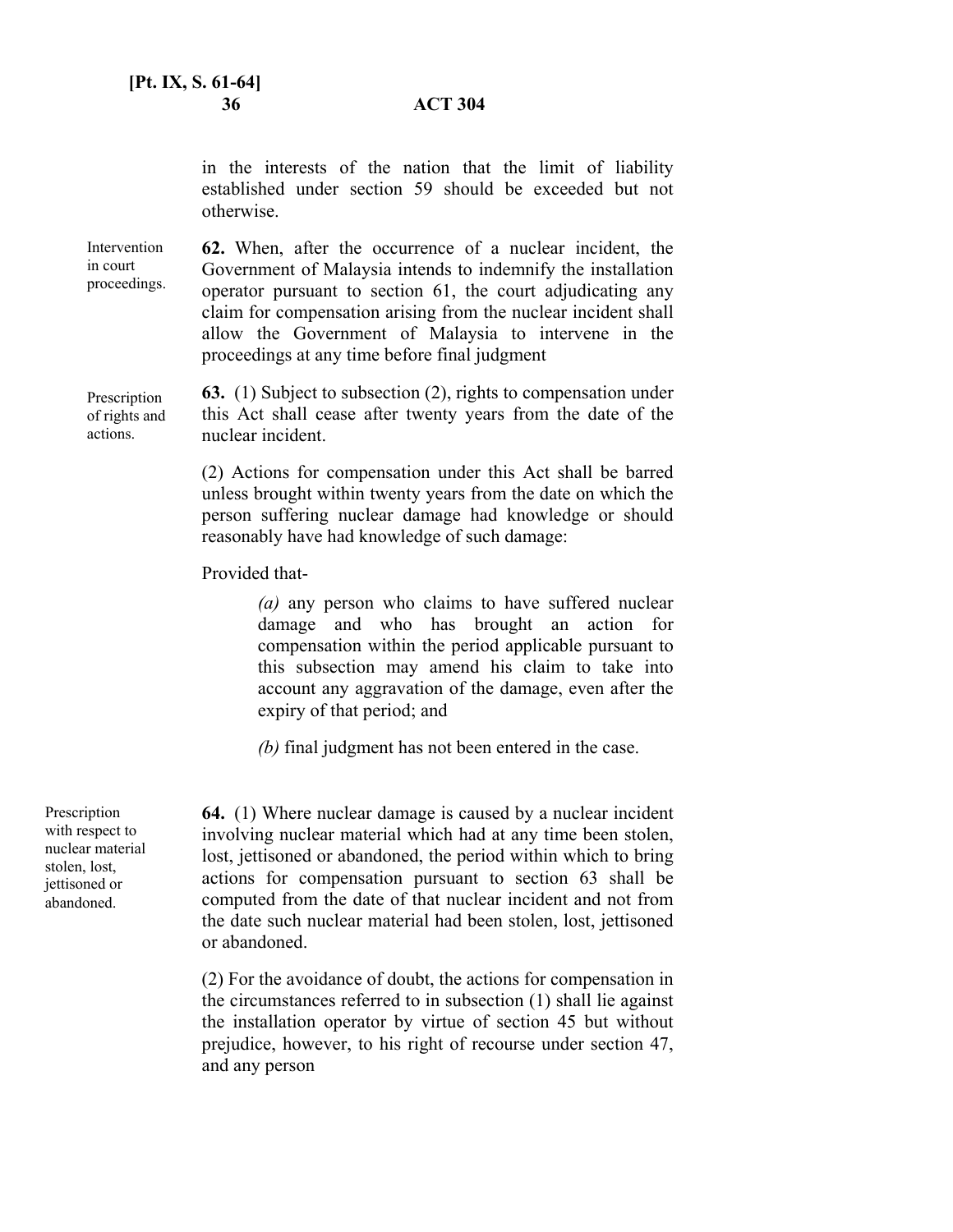against whom the installation operator has a right of recourse under section 47 shall not be entitled to bring any claim for compensation against the installation operator.

**65.** When it appears that the nuclear damage from a nuclear incident may exceed the limit of liability established under section 59, and upon application by the Government of Malaysia where it intends to Act pursuant to section 61, the court having jurisdiction in the matter shall issue such orders as may be necessary to assure the equitable distribution of compensation, including orders apportioning the payments to be made to claimants and orders permitting partial payment to be made before final determination of the total claims.

When claims exceed maximum limit.

**66.** Without prejudice to rights of compensation under any Exclusions. other law, the Minister may, if he determines that the small extent of the risks involved so warrants, exclude any prescribed small quantitites of any radioactive material, nuclear material or prescribed substance from the application of this Part.

#### **PART X**

#### **GENERAL**

**67.** (1) The Board may from time to time, subject to any special or general directions, delegate to any person or class of persons. (whether by name or office) such of its powers and duties under this Act as it may think fit. Delegation of powers and duties.

(2) Any delegation made under this section may at any time be revoked or varied by the Board.

**68.** (1) The Minister may, for the purpose of carrying out the Regulations. provisions of this Act, make regulations, including regulations-

*(a)* for controlling, supervising and licensing the production, application and use of atomic energy; and

*(b)* for regulating the production, import, export, transport, refining, possession, ownership, use, sale or disposal of or other dealing in any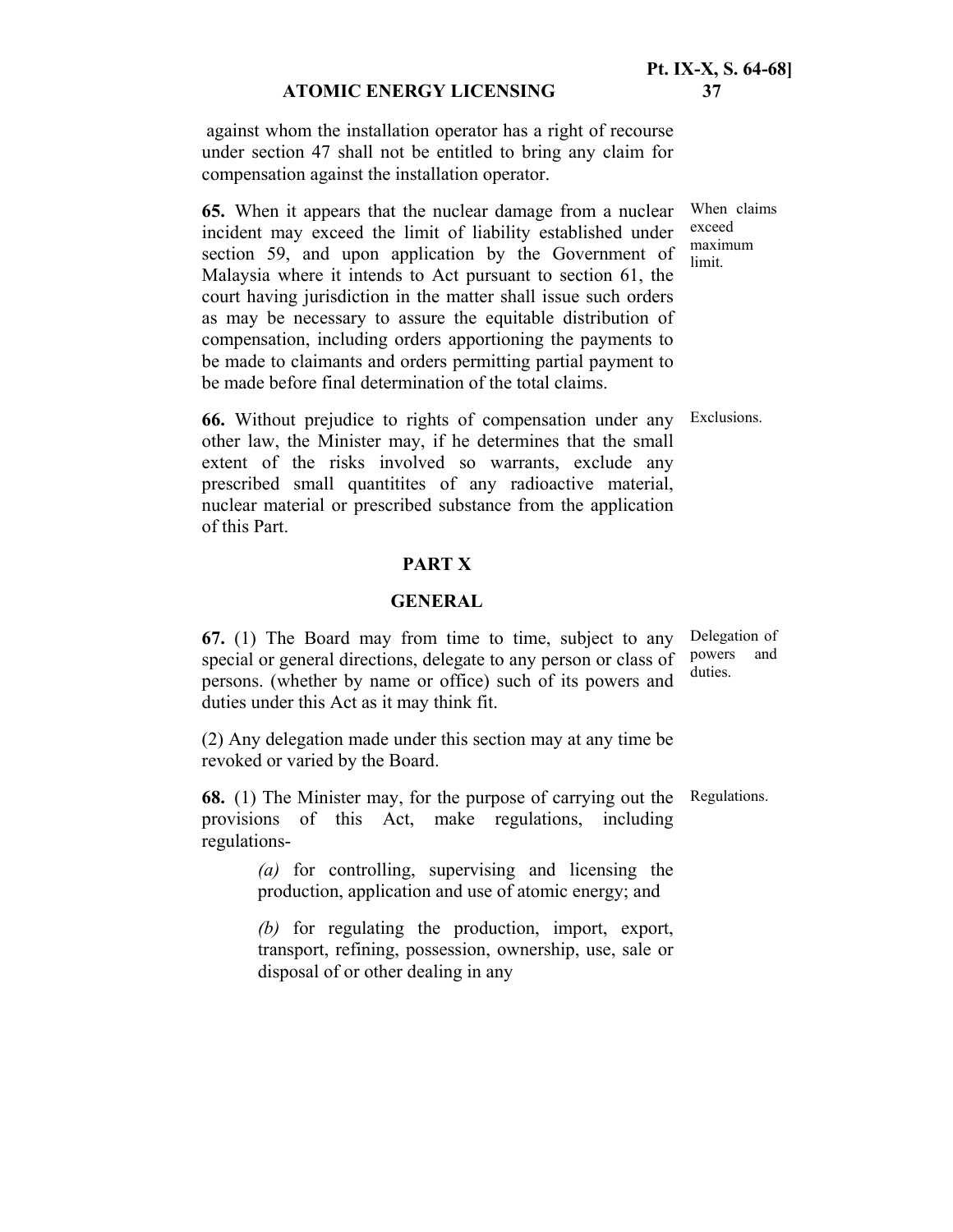#### **38 ACT 304**

radioactive material, nuclear material, prescribed substance, irradiating apparatus or any other thing that in the opinion of the Minister may be used for the production, use or application of atomic energy.

(2) Without prejudice to the generality of subsection (1), regulations may also be made for all or any of the following purposes-

(*a)* making provision to secure that any radioactive product or radioactive waste from any source whatsoever is accumulated or disposed of safely;

*(b)* prescribing the method of treatment or disposal of any conveyance, package or container that has been used to carry, hold or store any radioactive material, nuclear material, prescribed substance, irradiating apparatus or radioactive waste;

*(c)* prescribing the purposes for which any radioactive material, nuclear material, prescribed substance or irradiating apparatus may be used and providing for the classification of licences issued under this Act;

*(d)* prohibiting or restricting the use of any specified radioactive material, nuclear material or prescribed substance, or of any specified radioactive material, nuclear material or prescribed substance containing more than a specified concentration of any radioactive chemical element;

*(e)* prohibiting or restricting the use of any specified type of irradiating apparatus;

*(f)* requiring compliance with standards relating to measurement of ionizing radiation;

*(g)* regulating the issuance by registered medical practitioners of prescriptions containing any prescribed substance;

*(h)* regulating the dispensing and compounding by registered pharmacists of prescriptions containing any prescribed substance;

*(i)* providing for the making of returns in respect of any radioactive material, nuclear material, prescribed substance or irradiating apparatus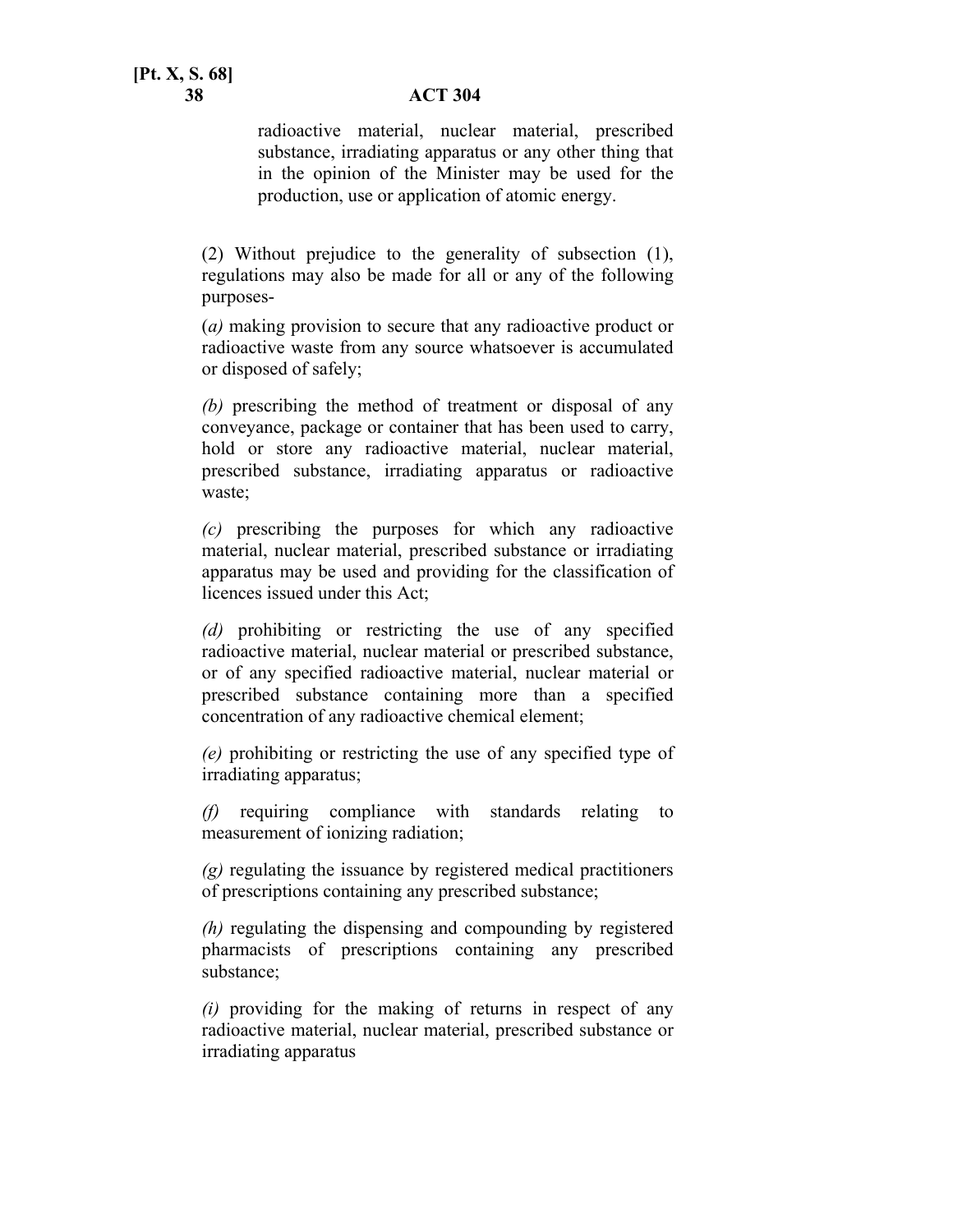and of the types and quantities of radioactive materials, nuclear materials, prescribed substances or irradiating apparatuses held;

*(j)* providing for the keeping by purchasers of radioactive materials, nuclear materials, prescribed substances or irradiating apparatuses of records specifying the purposes for which the radioactive materials, nuclear materials, prescribed substances or irradiating apparatuses are used, and for the inspection of these records, and for the making of returns of entries in these records;

*(k)* providing for the keeping of records of all applications of ionizing radiation or prescribed substances for diagnostic or therapeutic purposes;

*(l)* providing for the procedure and prescribing the forms for applications, licences, registers, notices and other documents required for the purposes of this Act;

*(m)* prescribing fees in respect of any licence under this Act or for any matter in respect of which fees may be imposed under this Act;

*(n)* providing for the regulation of appeals under Part VII; or

*(o)* prescribing anything which may be required for the purposes of this Act.

**69.** (1) The Minister may by order in the *Gazette*, subject to Exemptions. such conditions or restrictions as he may consider necessary or expedient to impose, exempt any person or class of persons from any or all of the provisions of this Act.

(2) Any order made under this section shall be laid before both Houses of Parliament.

**70.** The Radioactive Substances Act 1968 is repealed: Provided that any permit issued under that Act shall remain valid and be deemed to have been issued as a licence under this Act by the appropriate authority, depending upon whether *Act 17/68*  the activity licensed is in Radioactive substances Act 1968.

Repeal of